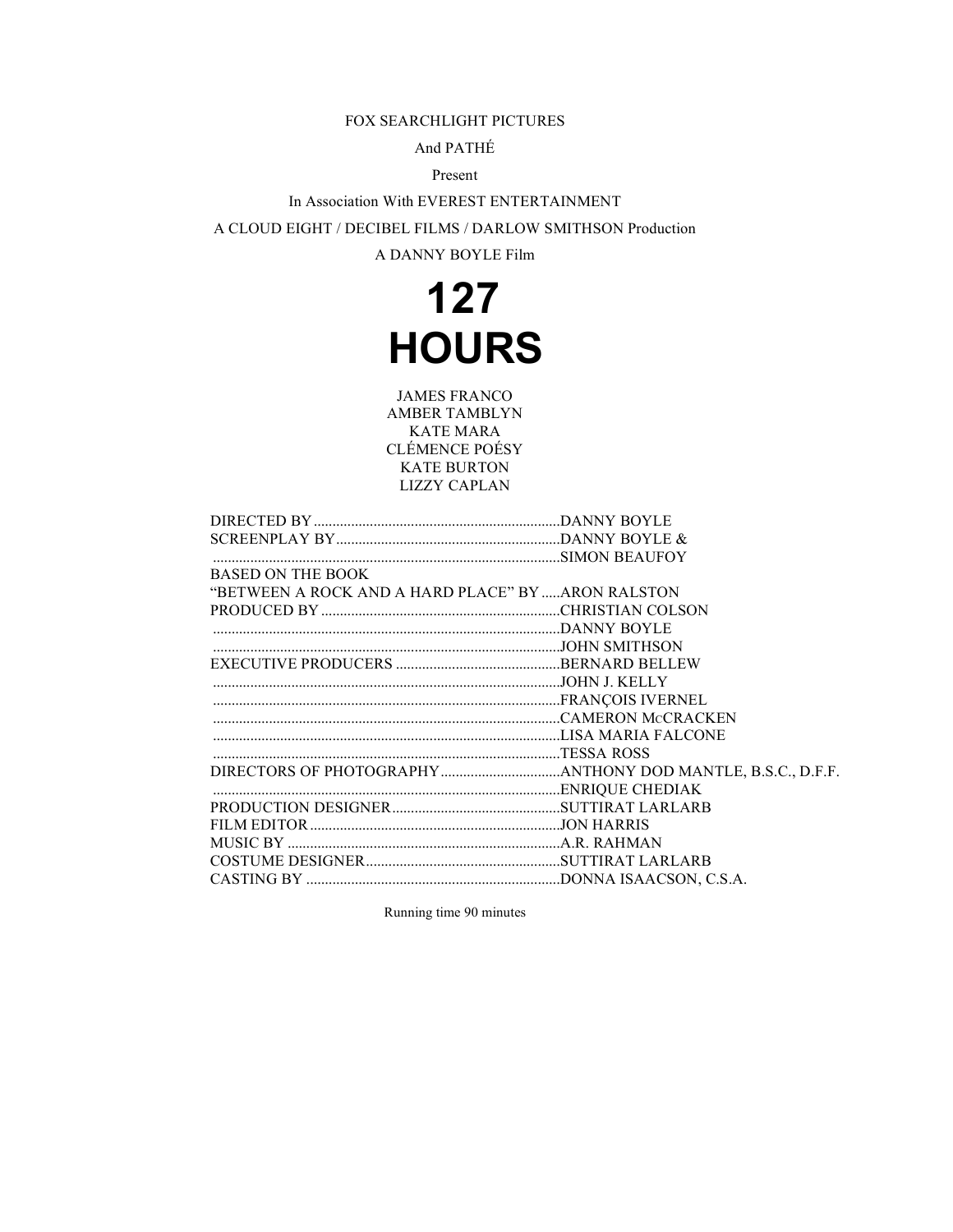# **127 HOURS**

127 HOURS is the new film from Danny Boyle, the Academy Award® winning director of 2008's Best Picture, SLUMDOG MILLIONAIRE. 127 HOURS is the true story of mountain climber Aron Ralston's (James Franco) remarkable adventure to save himself after a falling boulder crashes on his arm and traps him in an isolated slot canyon in Utah. Throughout his journey, Ralston recalls friends, lovers (Clémence Poésy), family, and the two hikers (Amber Tamblyn and Kate Mara) he met before his accident. Over the next five days Ralston battles the elements and his own demons to finally discover he has the courage and the wherewithal to extricate himself by any means necessary, descend a 65 foot wall and hike over eight miles before he is finally rescued. Told with a dynamic narrative structure, 127 HOURS is a visceral, thrilling story that will take an audience on a never before experienced journey and prove what we can do when we choose life.

Fox Searchlight Pictures and Pathé present, in association with Everest Entertainment, a Cloud Eight / Decibel Films / Darlow Smithson production. 127 HOURS is directed by Danny Boyle from a screenplay by Danny Boyle & Simon Beaufoy (SLUMDOG MILLIONAIRE) based on the book Between a Rock and a Hard Place by Aron Ralston. The film is produced by Christian Colson, Danny Boyle and John Smithson and the executive producers are Bernard Bellew, John J. Kelly, François Ivernel, Cameron McCracken, Lisa Maria Falcone and Tessa Ross. The cast, headed by James Franco, includes Amber Tamblyn, Kate Mara, Clémence Poésy, Kate Burton and Lizzy Caplan. Using visually inventive techniques to recreate the lead character's full range of experience, the production utilized two primary cinematographers, Anthony Dod Mantle, B.S.C., D.F.F. (SLUMDOG MILLIONAIRE) and Enrique Chediak (28 DAYS LATER), production and costume designer Suttirat Larlarb (SLUMDOG MILLIONAIRE), editor Jon Harris (KICK-ASS) with music by A.R. Rahman (SLUMDOG MILLIONAIRE).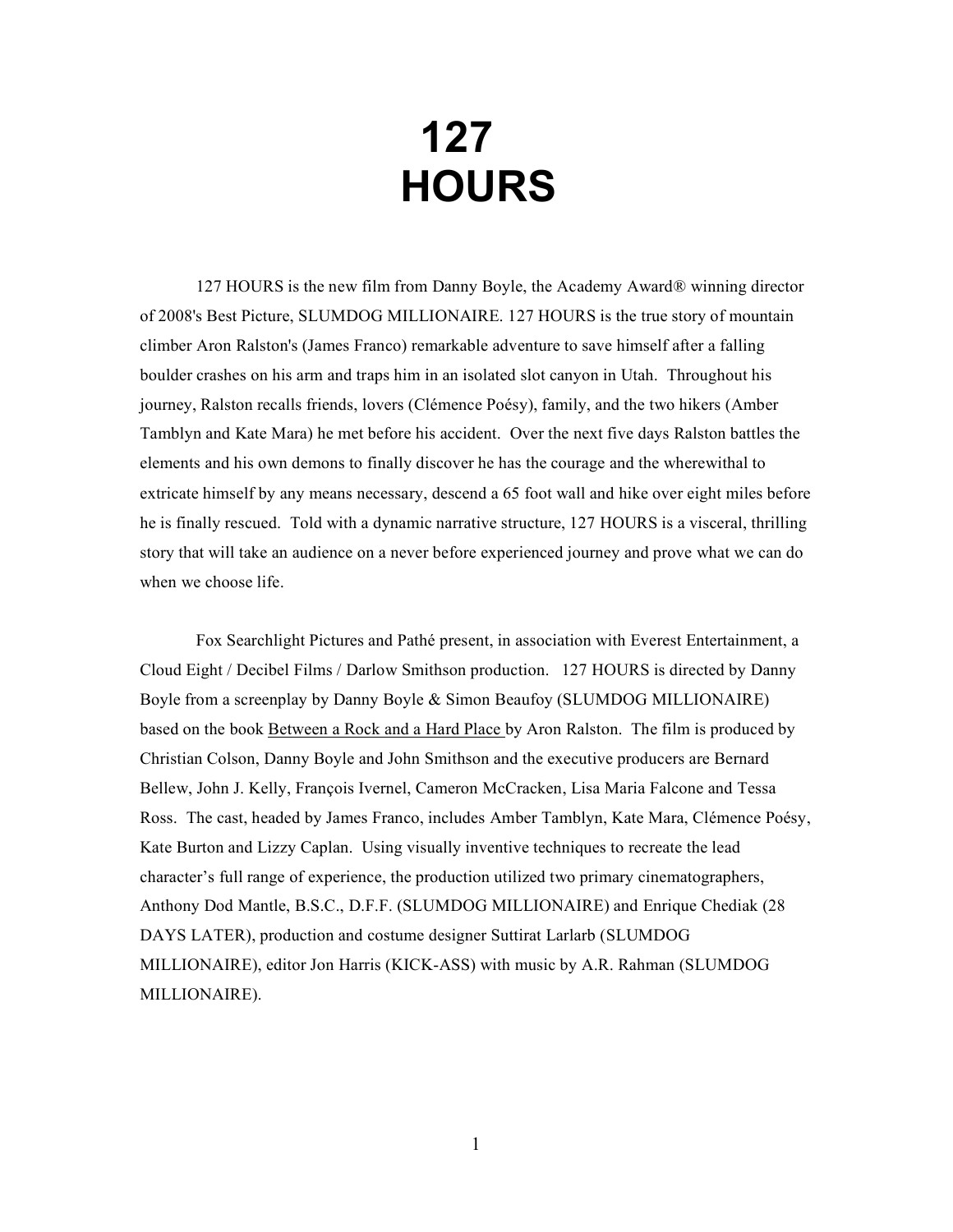# **127 HOURS**

On a Friday night in April of 2003, 26 year-old Aron Ralston drove to Utah to spend the weekend hiking in the stunningly beautiful and remote Canyonlands National Park in Utah.

Six days later, he would emerge to recount the most remarkable story of outdoor survival - and an unforgettable tale of human strength when faced with adversity.

Many who had heard the story of how Ralston survived the harrowing 127 hours in the wild, his hand pinned by an immovable fallen boulder, with scant food and mere drops of water, escaping only by an act of incredible bravery, wondered:

*What did he go through in this sudden, extreme moment of reckoning? How did he possibly find the will to hang on in such a desperate situation? Would I do what he did in order to live?* 

These are the questions that also intrigued the team of director Danny Boyle, producer Christian Colson and screenwriter Simon Beaufoy, who last collaborated together on SLUMDOG MILLIONAIRE, the exuberant love story set in India's slums that became an Academy Award winning global phenomenon. But Boyle also saw something more in Ralston's inspiring story. He saw an opportunity to forge a groundbreaking first-person cinematic experience, one that could immerse the audience in every emotionally charged second -- every fantasy, dream, memory, regret and inspiration – as Ralston moved from despair to a powerfully moving re-commitment to life that led him to do what seemed impossible.

From the moment he first began reading Aron Ralston's best-selling memoir, Between a Rock and a Hard Place, Boyle knew exactly what kind of film he wanted to convey from this real-life story, one that would use a highly subjective camera to penetrate the lead character's personal journey, to get under Aron's skin and into his head during the most urgent life-or-death circumstance, in a way no other medium could.

"I knew I wanted to bring the audience into the canyon with Aron and to not let them go until he himself is released," the director explains. "Of course, I saw this as an extraordinary story of outdoor survival, but I also think there is a whole other layer to this story that will be surprising for people. It's not simply about how Aron survived, incredible as that is. There is a life force that Aron tapped into that goes way beyond his remarkable courage as an individual, and that's what we hoped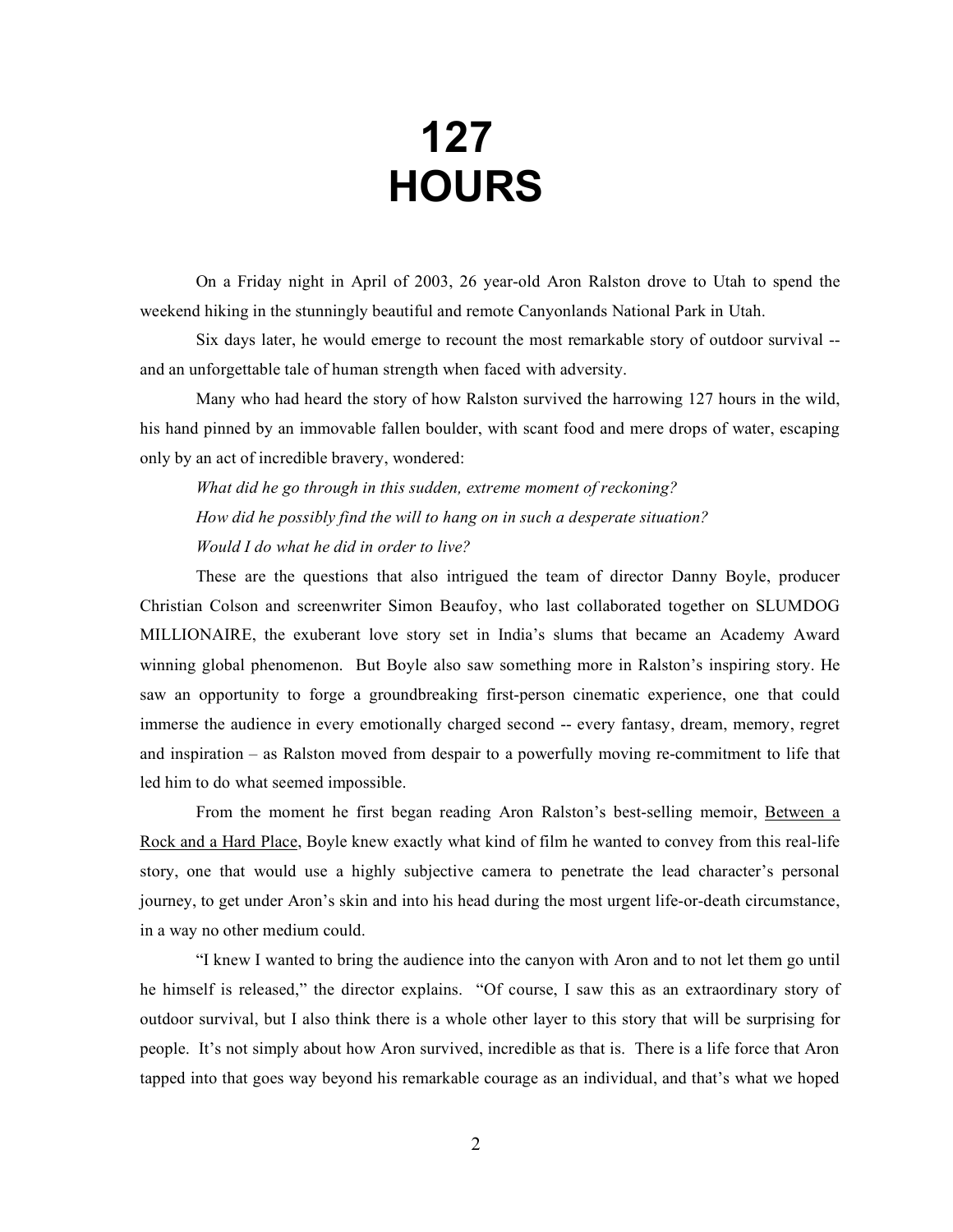to capture on screen. It's something that binds us all together and when Aron, who seems all alone in this canyon, is pulled back to the idea of community, there is something very powerful that happens."

Boyle goes on: "People often say about the story, 'Oh, I don't know if I could do that.' But I think we all would do anything we could for this life that is so beautiful and keeps us going. What I think Aron experienced in that canyon over those six days was a sudden realization of the full value of life. One of the ideas of the film is that he was never really alone in the canyon. Physically, he very much was, but he was surrounded spiritually by everyone he'd ever known or loved or dreamed about. That made the difference and we wanted to get that feeling into the story."

Boyle was acutely aware that he was about to attempt something that, on the face of it, sounded impossible, "We were going to make an action movie in which the hero can't move!"

How can action be sustained when the film's hero can only maneuver inside a sphere of a mere few feet, and everything he does is largely inside his own head?

"I felt we could make the film so visceral and involving on a visual and emotional level that people would get lost in the story, just as Aron got lost in the canyons," answers Boyle.

The team knew that there was only one actor they felt that could convey the conviction and emotion needed to draw the audience in. "James has this extraordinary technical facility," notes Boyle, "and that's what was needed because 127 HOURS is nearly a one-man film. But James went beyond that, stepping up to every single challenge, physical and emotional, that was thrown at him. He was so wonderful for this role. He got so into it, it became, in a way, as much about James Franco as it was about Aron Ralston."

What made the project even more interesting to Boyle and Beaufoy is that it was clearly the polar opposite to their previous experience on SLUMDOG MILLIONAIRE. In a dizzying, 180 degree turn they went from shooting in the "Maximum City" of Mumbai to shooting in a claustrophobic canyon in the middle of nowhere, barely large enough to squeeze in just one man.

"It was extraordinary to go from the crowds of Mumbai, where you're surrounded by a billion people, to the opposite extreme of a man completely on his on own," says Boyle. "It was a wonderful contrast and a terrific challenge. The films couldn't be any more different – and yet, in a way, they are both about beating impossible odds."

127 HOURS evokes the grand tradition of films depicting men pushed to their limits by nature from CALL OF THE WILD to TOUCHING THE VOID but 127 HOURS breaks the mold by celebrating life rather than the triumph of the individual.

 "While he was trapped, Aron could not have been any further from human contact but that triggered in him a realization of how important all the people and loved ones he left behind were to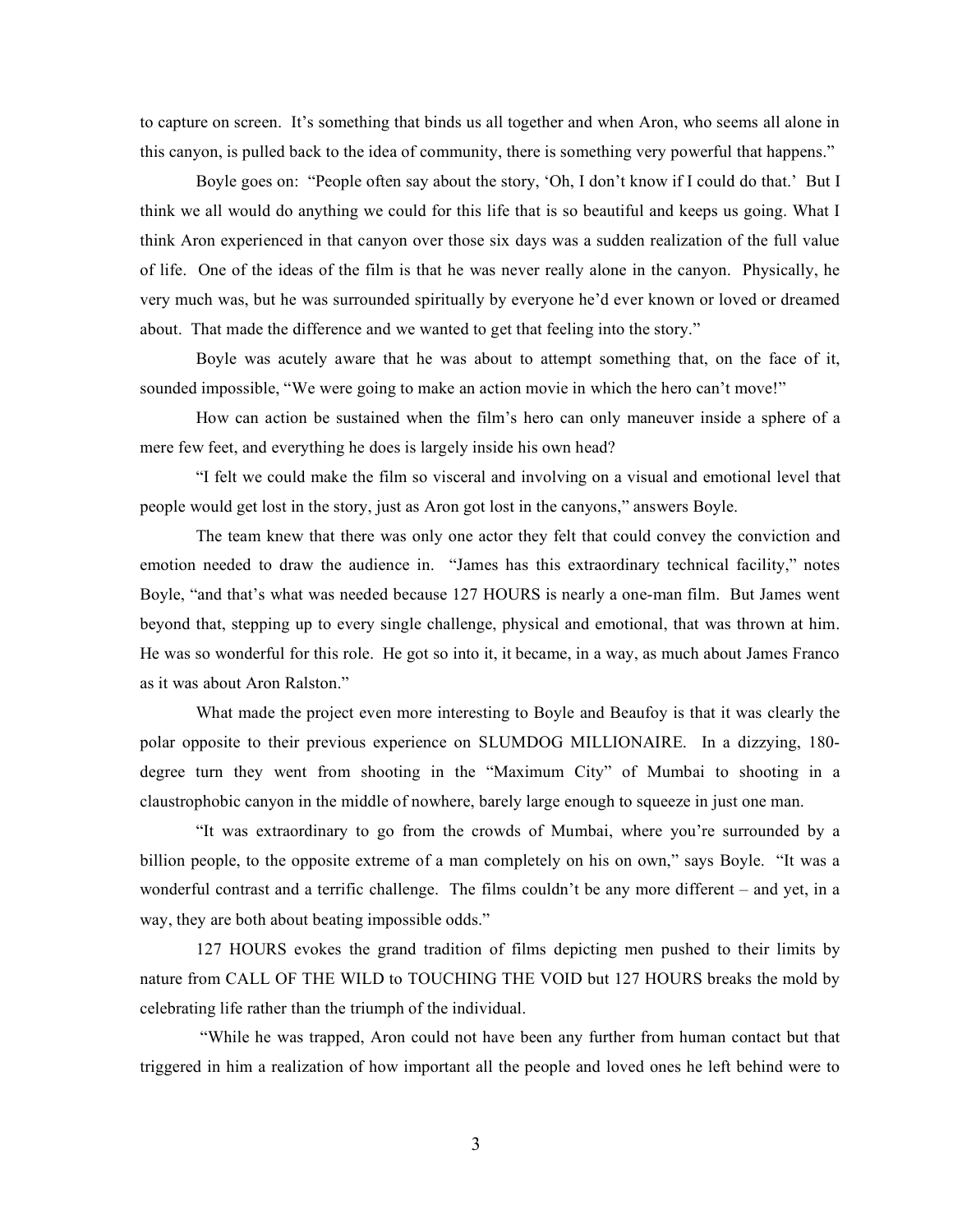him. It spurred in him a connection with life that was so profound it kept him going. That is what the film is about. It is definitely not the one-man story it might appear to be on the surface," says Boyle.

This is what also attracted Everest Entertainment to the story, who helped finance the endeavor. "I'm really pleased for Everest to be part of bringing such a meaningful story to life," said Lisa Maria Falcone. "We are constantly looking for memorable and passionate projects that resonate with their audiences and 127 HOURS is a prime example."

## **MEETING ARON RALSTON**

As soon as Danny Boyle had discovered Aron Ralston's story he sent his producing partner Christian Colson, who produced SLUMDOG MILLIONAIRE, a copy of Ralston's book. Colson confesses he was not immediately sold.

"I put it down and thought, well that's an incredible story but there's no way to make a movie out of it -- and that's what I said to Danny," he remembers. "Danny then sent me a treatment he'd written that was only six pages long, but it spelled out his whole concept for telling the story, full of extraordinary intercutting and visual ideas. As soon as I read that, I changed my mind entirely and said, 'Let's go, let's do it.' It was a huge storytelling challenge but Danny had found ways to keep it continually exciting and emotionally satisfying, providing a first-person experience for the audience."

The rights to Ralston's life story were controlled at that time by John Smithson, a leading documentary producer. Colson met with Smithson in London and a deal was made to make a fully fledged dramatic feature film based on Boyle's treatment, with Smithson staying on as a producer.

Boyle immediately began work on a full screenplay, completing two drafts before he and Colson approached Simon Beaufoy - with whom they had worked on SLUMDOG - to join the team as co-writer.

The first task for Boyle was to really get to know Aron Ralston and that process began where Aron's life as he had formerly known it essentially came to an end: Blue John Canyon, Utah. Boyle and Colson made an initial trip in July of 2009 with Ralston to hike and climb through the slot canyons that will forever be entwined with Ralston's heart. This was vital to Ralston because he wanted the filmmakers to have a deep familiarity with that raw, rugged landscape that still means the world to him before they went any further.

At first, Ralston was unsure about Boyle's more imaginative approach. "It was emotionally difficult for me, because even though I knew we were making a drama, I resisted departing from the facts of my story," he admits.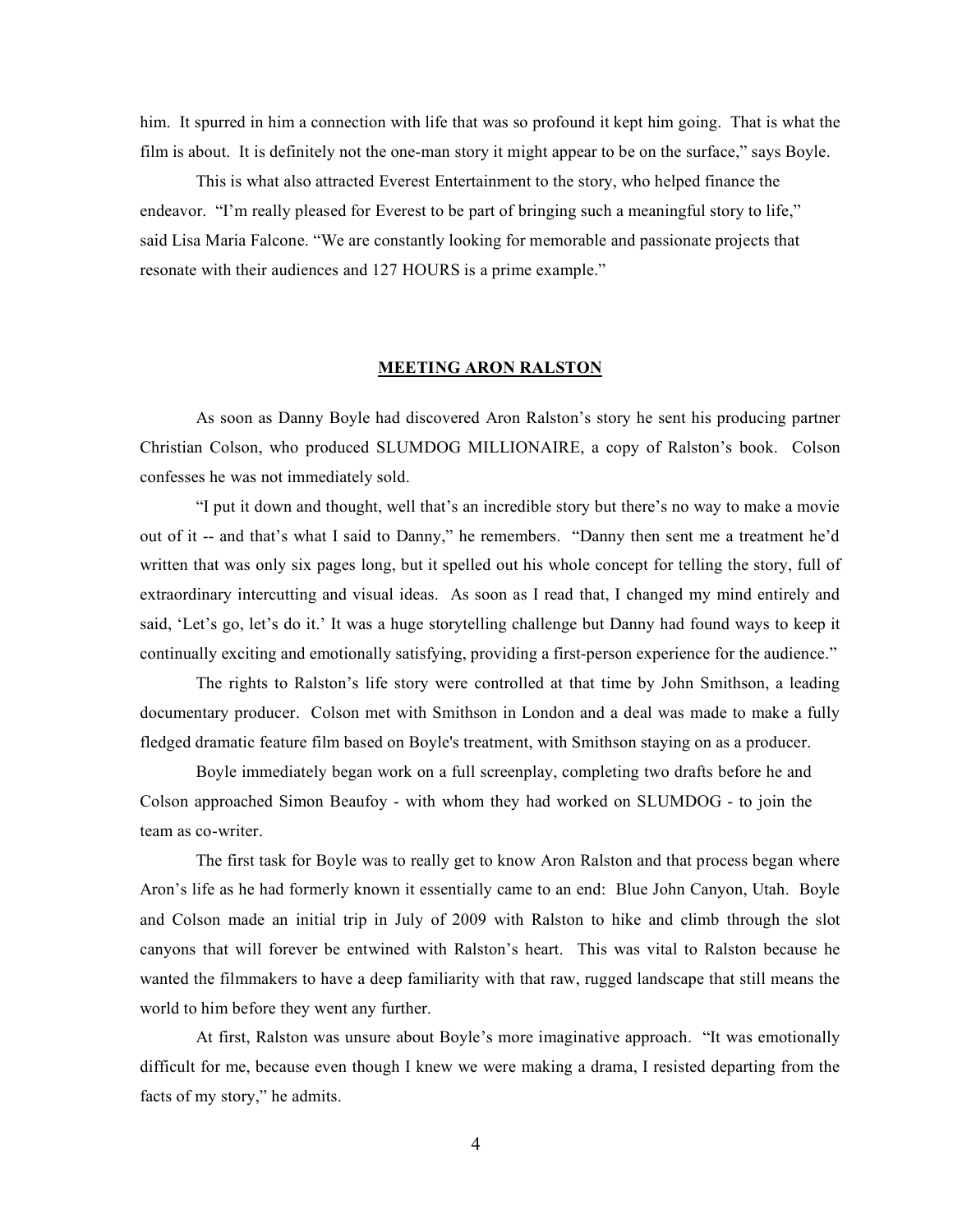But ultimately, the idea of getting at the deeper truth through a visceral, gripping style of storytelling began to excite Ralston, and he openly invited the filmmakers into his most personal memories and innermost feelings. He says: "I lived this story and it will always be a central part of me, but I realized that to make a movie that would allow the audience to feel as though they had been through it too would take some brilliant storytellers."

Ralston became close with Simon Beaufoy as well, hiking with the screenwriter in the high country of Colorado. "We scrambled around the mountainsides and talked about my background," he recalls. "Simon's an outdoor guy himself, so we had really cool conversations and I think he was able to pick up on some very important aspects to the story."

Holding nothing back, Ralston also shared with the filmmakers the intensely private video "messages" he recorded while trapped in the canyon, hoping to leave something behind for his friends and family should he perish.

"That material was brilliantly helpful to us, and to James Franco as well," says Boyle.

Ralston was equally excited by their collaboration. "Working with Danny was a phenomenal experience," he says. "He's so insightful and creative and also has been very sensitive to how personal this story is. He had already put in an enormous amount of research and preparation before the first time we even met. And I've been really appreciative of how inclusive he's been. Through all the rewrites, meetings and interviews with actors, he's included me more than I ever expected."

Ralston provided the filmmakers with tons of information that allowed them to recreate many of the astonishing physical details of his battle for survival, from how he slept using rigged ropes to how he saved his own urine to drink. "We wanted to remain true to the core reality of Aron's entrapment," notes producer Colson. "So we recreated the exact equipment he had in his backpack, the precise amount of water he had, the blade quality of the knife, his every little strategy. We felt we couldn't, and shouldn't, mess around with those elements."

Yet, even as they got to know Aron better, Boyle felt it was essential to make his own personal connection to the material. "Aron has told this story many times in his own way, but I knew to make a movie I would have to puncture that bubble and get inside it to tell my own version of his tale," he comments. "The wonderful thing about Aron is that he truly allowed us to do that: it's Aron's story, but out telling..."

Boyle was drawn to one of the underlying threads of Ralston's story; that of a man who had never really reached out before, who was an individualist to the point of not realizing the power of his relationships with people. "Aron was the perfect specimen – self-sufficient, independent, athletic, resourceful – but not the perfect man," says Boyle. What moved Boyle so much is that when Ralston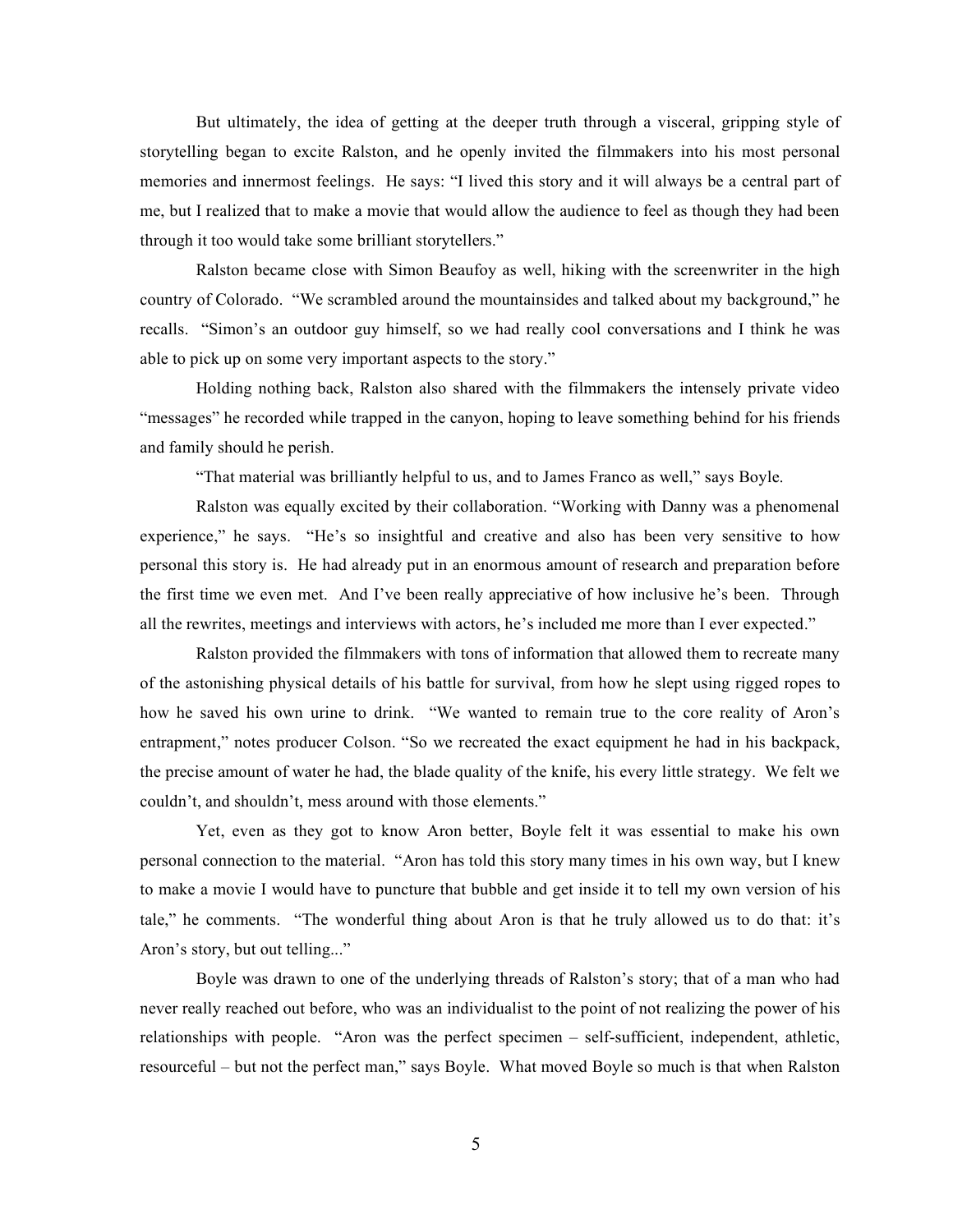was truly left alone facing death, he could only think of other people in his life – past, present and future – and how much that mattered to him, how much it made him want to live life one more day.

"Aron saw himself as a soloist but when it came down to what drew him back towards life was the pack, the herd, the community. For me, that became the idea of the film. 'I need help' says Aron when he finally stumbles upon his rescuers near the end of the movie. Yes he does. We all do. That's why we live in crowds," says Boyle.

This is what also attracted Everest Entertainment to the story, who helped finance the endeavor. "I'm really pleased for Everest to be part of bringing such a meaningful story to life," said Lisa Maria Falcone. "We are constantly looking for memorable and passionate projects that resonate with their audiences and 127 HOURS is a prime example."

Later, watching Boyle on the set made Ralston realize that Boyle truly was making the story his own, in the best sense of the phrase. "He was in the flow of every moment. Once I saw that, I was giddy. I was like, wow, he is **so** into this!"

The way in which Boyle set out to approach the film was the only way Ralston could imagine those six days reflected on screen. "I was alone but I was trying to reconnect with my loved ones through memories and fantasies and even out-of-body experiences. It was some pretty trippy stuff as I became more dehydrated, sleep-deprived and desperate. All these things were just stripping away the layers of my mind until all that was left were the emotional connections," Ralston says. "Danny was really able to bring those experiences out in the film."

It was a wildly surreal experience, Ralston confesses, to see the most profound experience of his life re-enacted by James Franco and the crew – and being on the set left him reeling back into all that he had seen and felt in those six days. "It was as if my 2010 self was able to look back at my 2003 self and watch myself escape the canyon," he says.

The film brought Ralston back to Blue John Canyon on an especially momentous date: the  $7<sup>th</sup>$  anniversary of his entrapment. "Having Aron there on this anniversary was obviously very special for him, and I think the realness of that added even more to the texture of the film," says Colson.

For Ralston, the experience was something almost inexpressible, as he took a hushed, private moment to give gratitude to the rock, to the canyon, to all the wonders of life he's taken in since that unexpected, life-altering day. "It was very personal," he says. "I had as good as died in that spot, but when I got out of there, it was a rebirth. One life was over, and another began. It really was remarkable to me that we would be shooting in Blue John Canyon at this time, during this exact week of my renewal. It reminded me of how an end can also be a beginning."

The day he freed himself truly was a new beginning for Ralston. In one of the film's most powerful scenes, based in reality, Aron hallucinates a figure out of an uncertain future: a boy who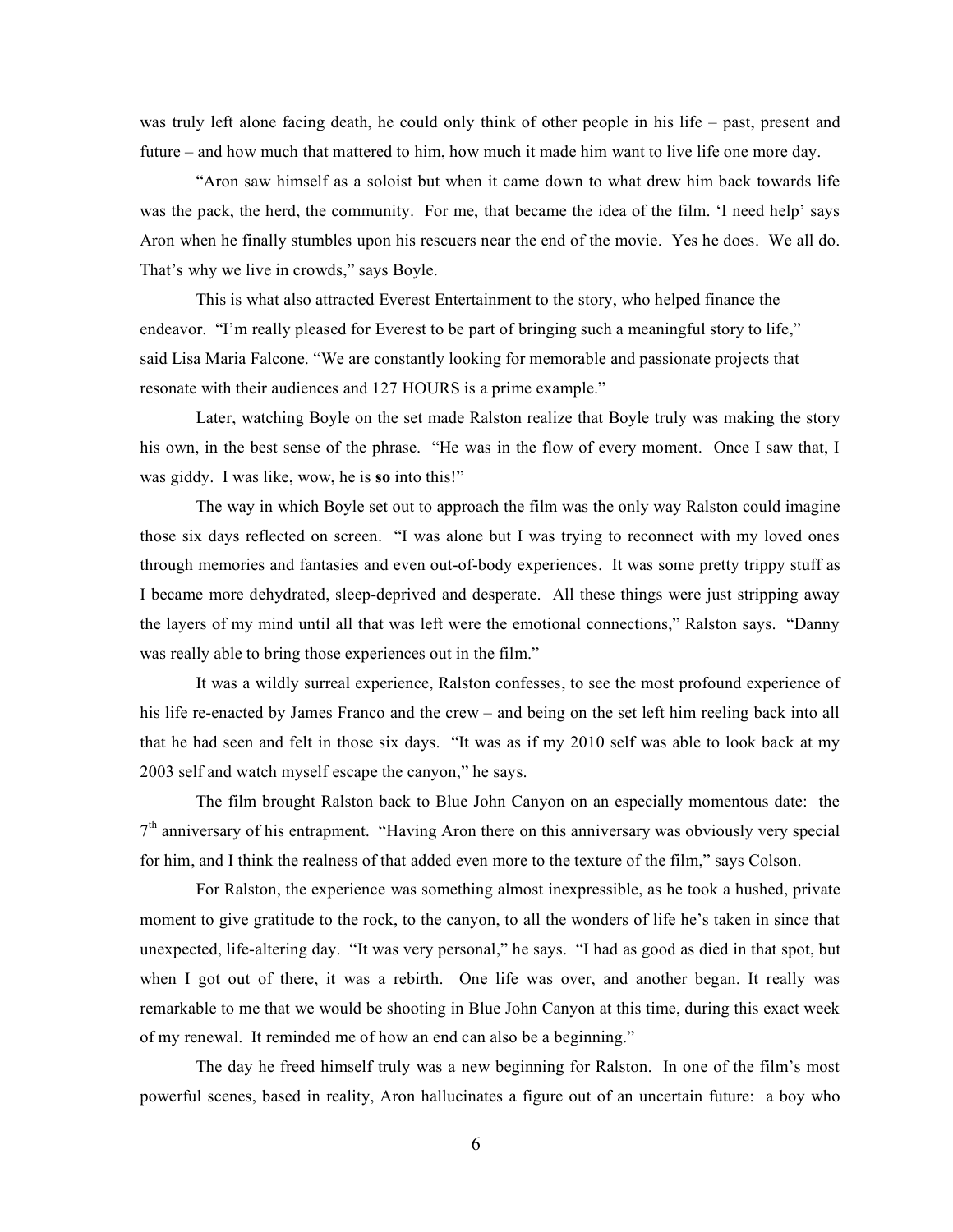might be his own yet-to-be-born child. During production, that prophecy came to pass as Ralston's first son was born.

Now with a family of his own, Ralston says that he believes everything in his life led up to that singular moment of reckoning. "I always had this gravitational attraction to the edge between life and death, and this was the culmination," he says. "At some point, I think I was bound to get to a point where it went too far, on some mountain or river or canyon. At the same time, there was this upside that everything I had done in my life, everyone I had known, now became a resource for me, something to draw on in order to survive and afterwards, to flourish."

Ralston will always be in awe of what he experienced and how it changed everything. He says, "It was a watershed. There was what came before that day in Blue John Canyon and then there was everything that came after it. It stands as one of the greatest blessings that I'll ever receive."

#### **JAMES FRANCO ENTERS THE CANYON**

From the beginning, Danny Boyle knew he was going to require something quite extraordinary from his lead actor, not just in his performance but also someone who could possess the physical capabilities demanded by the role of Aron. Not only would that actor have to be able to handle being in nearly every frame of the film and have to work in physically suffocating quarters, under mentally unhinging circumstances, he would also have to let the camera get deep inside to the most primal of emotions. Stripped of everything, even the ability to move, Aron was left with a raw view into who he was and who he hoped to become.

Because of all this, Boyle wanted someone who would have his own insight into Aron's persona – someone with a passion for the wilderness and a penchant for fearlessness but also for selfreflection. Those qualities, and the acting skills required, seemed to combine perfectly in James Franco, who is quickly becoming one of his generation's most original talents. Franco's diverse roles have included PINEAPPLE EXPRESS, the iconic James Dean in a celebrated television movie, opposite Sean Penn as Harvey Milk's lover in the award-wining MILK and most recently as the legendary American maverick Allen Ginsberg in HOWL. An adventurous renaissance man of his own accord, Franco also recently pursued an MFA at Columbia University and was recently accepted to a Ph.D. program at Yale.

Ralston was himself excited by the choice. "I was very happy to know that someone with those kind of dramatic chops was going to do this. I knew from seeing James in other films that he really likes to inhabit the people he plays," he says. "I was psyched to meet him. We listened together to the video I made that was my Last Will and Testament, which I thought was going to be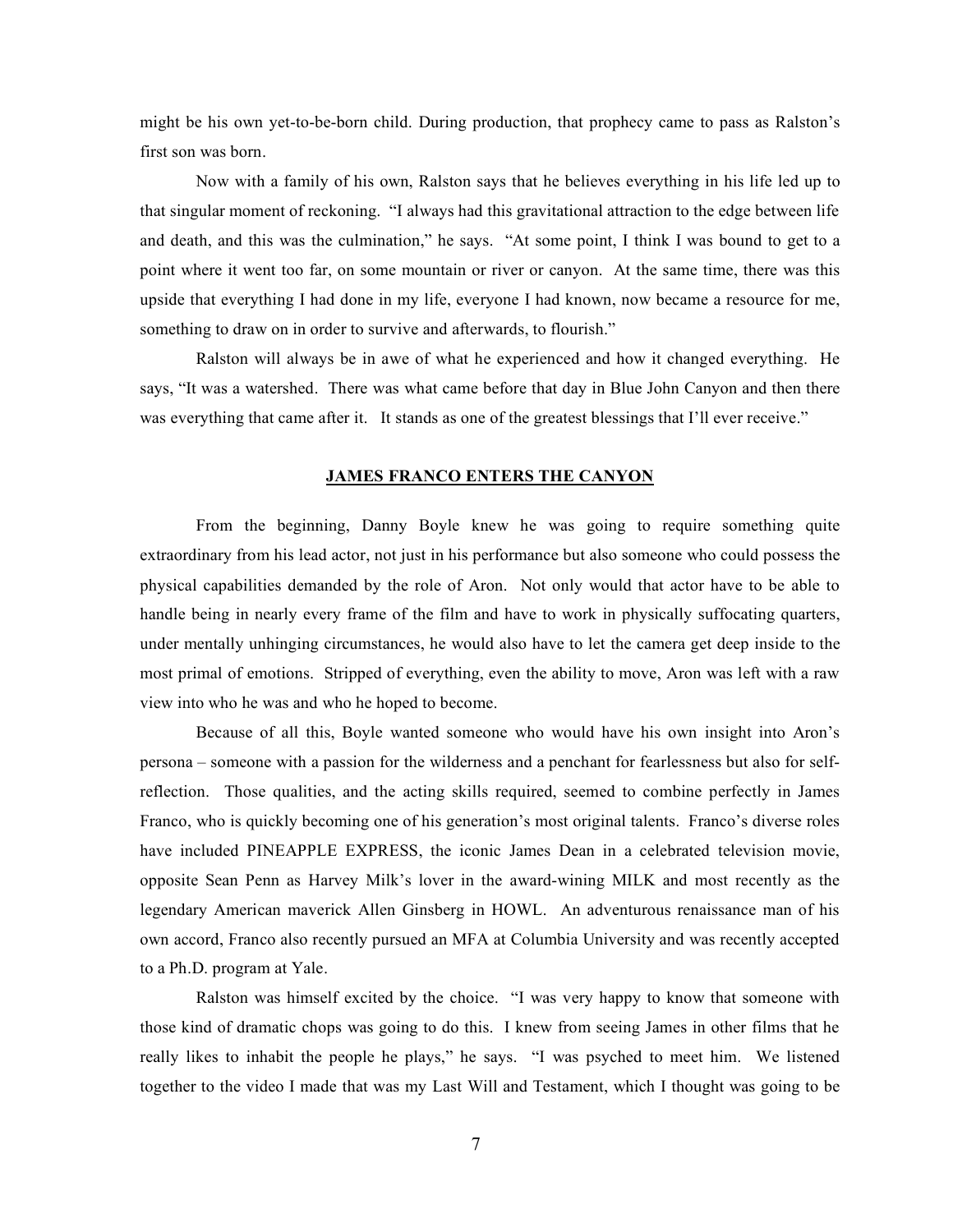the way I said goodbye to my friends and family. I also kind of re-enacted things for James, like some of the body positions I used while standing for so long and even demonstrating exactly how I held the knife when I was cutting into my arm."

He goes on: "It was really fun watching James watching me, because I could see the wheels turning in his mind as he was making all these mental notes. Ultimately, though, it was the subtle stuff James did that I think brought real magic to it."

Franco felt strongly drawn to the role from the minute he heard about the project – and it turned out to be like nothing he'd done before. "One of the reasons I wanted to do this role is because it is made up of so many little personal moments, those moments we all have when you're completely alone," he says. "I felt like that was a side of me I could really understand and tap into. The story is basically about a man confronted with his own death and figuring how to get back to life – it's a human situation I don't think has been explored very much in films before. I also thought it was a tremendous opportunity to tell a story through minute physical actions and these kinds of private soliloquies Aron has when he talks to his video camera. It was very different from most roles."

He continues, "It was also very unique because I really don't interact with other actors for most of the movie. I love working with other actors, but this was something unusual and challenging. The focus of attention was completely different. It was like I had to learn to act with the space around me, with the rocks, with the canyon, with the camera."

Although Franco did spend time getting to know Ralston and went on a long hike together to see Aron in his element, neither he nor Boyle wanted to try to mimic Ralston's physical characteristics on screen. "Danny's take on the movie was that it was really about penetrating this incredible situation Aron finds himself in," explains Franco. "So we didn't want it to be about trying to re-create a real person but, rather, about trying to really feel this human experience."

Franco credits Boyle with helping him to do that to, at times to an unsettling degree, by keeping him in narrow, uncomfortable spaces and off-kilter throughout the shoot. He was squeezed so tightly into the replicated canyon set that he would emerge from shooting days with bruises, rashes and scars. "It was a physically taxing shoot for me," he admits. "But it was such an interesting situation to portray and Danny is an amazing director. He's very energetic and passionate but he always gets what he wants."

Talking directly into a video camera in place of the usual movie dialogue was also something Franco had to wrap his mind around. "It was almost like doing an old-fashioned Shakespearean soliloquy, where you're talking right to the audience," he notes. "It was very unusual for a film."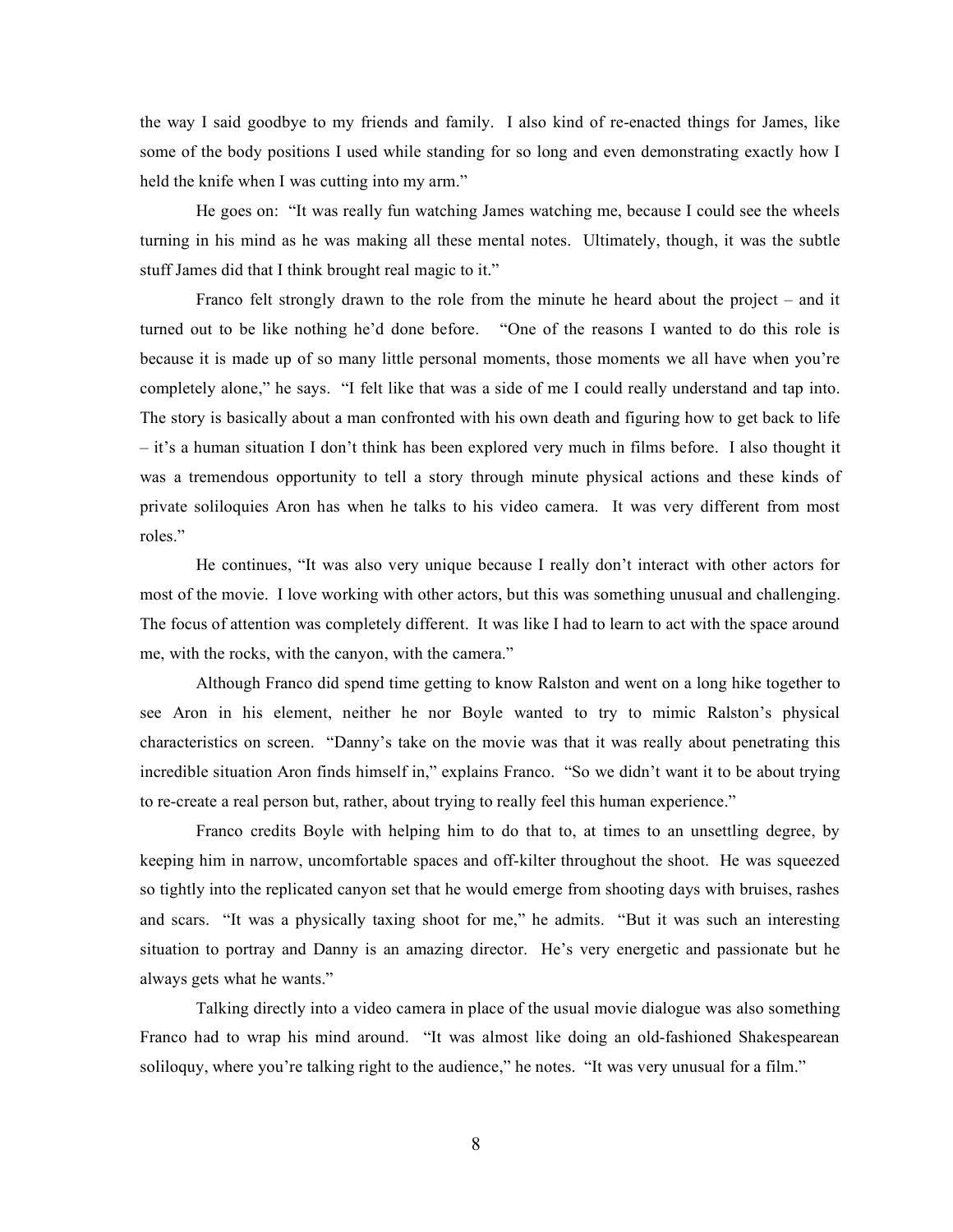It was Boyle's unconventional vision for the film that kept Franco inspired even as the production kept him shivering and agonizingly motionless in a frigid canyon, night and day.

"What I loved is that Danny took a completely different approach than any other filmmaker to making a movie set in nature. Instead of using nature's slow pace, he gives it a wonderful urban pulse and feel," sums up Franco.

To dive even further into the role, Franco worked out at a climbing gym and slimmed down to Ralston's sleek, outdoorsy physique. He read books about climbers and adventurers – and he also looked inside himself to really ask if he could actually do what Aron did to survive. "I thought about how drastic his circumstances were – that it was life and death," Franco says. "I'm pretty squeamish about blood, even in the doctor's office, but you know, in that situation I'd get over it. I'd like to think that I'd try something and that I couldn't just sit there."

He goes on, "This character really goes up against death and to a certain extent, Aron had to accept that he might die in order to take the risk to get free. And for me, that's a lot of what this was about, looking at how a person copes with being alone, being afraid, being in pain, and how that gets him right down to the essentials of existence."

The filmmakers watched as Franco dove deeper and deeper into this personal abyss, then came out the other side. "I think James does work in this film of equal importance to what Danny has done. It's a kind of duet," comments Christian Colson. "Franco fully inhabited the character and it's a very unique and amazing performance."

Despite the fact that the film focuses so intently on James Franco as Aron Ralston, finding a strong cast to fill the film's supporting roles was equally important to the filmmakers.

"When you've only got a few supporting characters, the emotional investment you make in them is heightened, and we were very aware of that," says Colson. "I especially love that Amber Tamblyn and Kate Mara as the two girls Aron meets at the beginning of his hike are so funny and light in their performances. Even though it seems like their moment with Aron passes quickly, retrospectively it takes on this immense importance because they become his last real memories of human contact, of interacting, and feeling completely alive."

Even though she and Kate Mara are a kind of joyful, comic relief before the storm, Tamblyn notes that the experience of shooting the film was "crazy athletic, with a lot of hiking, running and sweating." But she also says, "It was a highlight of my life, to get to work with a master filmmaker in this gorgeous part of the country. Kate and I had to create this soft, funny, easygoing atmosphere in the beginning of the film, something that would feel natural but would also be memorable enough to become truly important to Aron later. That was exciting."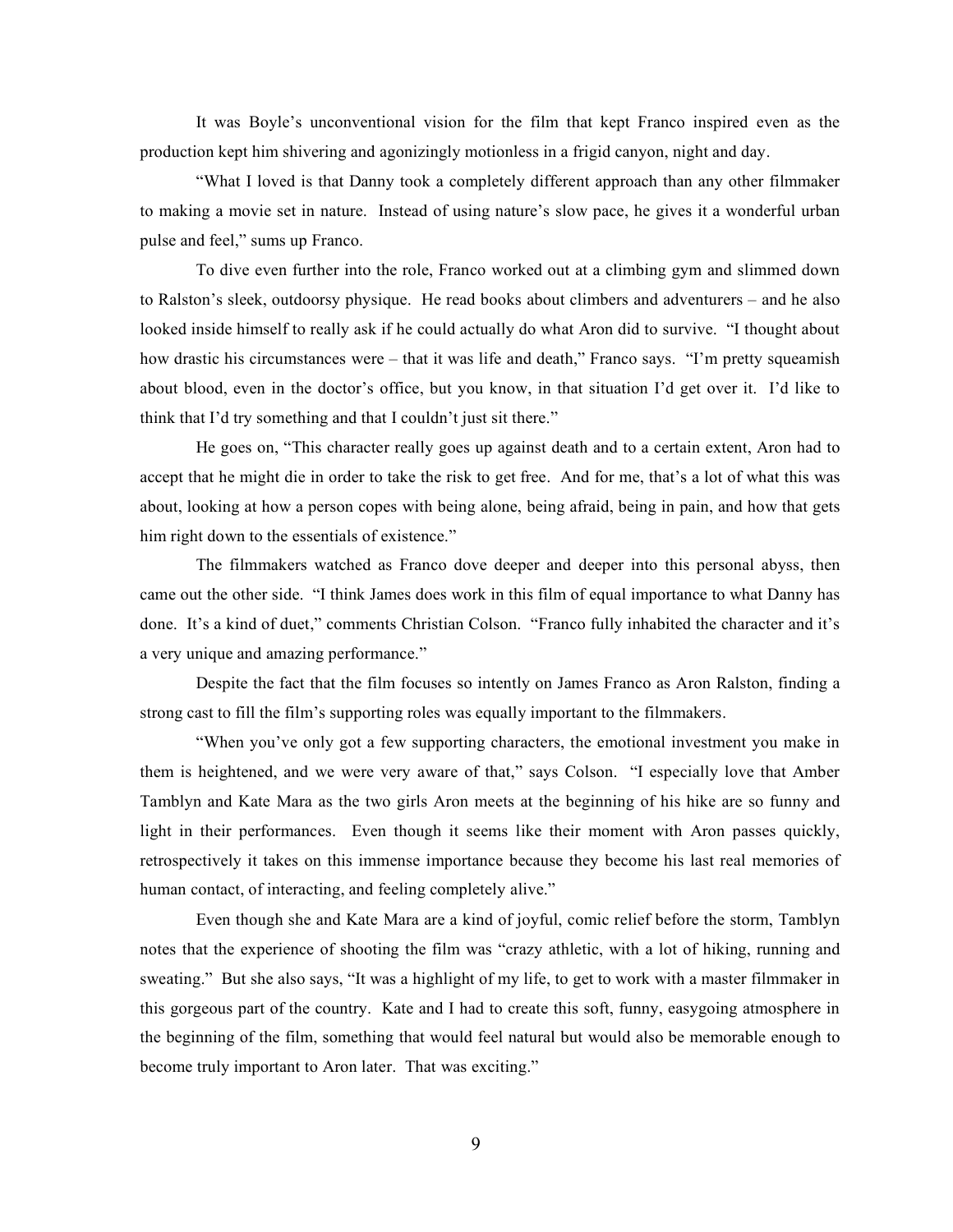Playing Aron's parents are Treat Williams and Kate Burton and his sister is played by Lizzy Caplan. To take the role of Aron's girlfriend – the young woman he regrets not opening up to as he fights for his life in the canyon – the filmmakers chose rising French actress Clémence Poésy, best known for playing Fleur Delacour in the HARRY POTTER film series.

"The scenes with Aron's family and friends turned out very beautiful," says Colson. "They have this elegiac quality that makes you really feel Aron's need to get back to the world and to the people he loves."

## **BOLD VISION AND VISUAL IDEAS**

The highly unusual nature of the 127 HOURS shoot meant that Danny Boyle and his team had to think way outside of even the most creative filmmaking box. For Boyle, everything was about a single word *- momentum.* His driving force was to keep the screen, at every second, full of both constant motion and emotion, no matter how little changes outwardly for Aron over the days and nights of his journey.

At the beginning of the film, Boyle sets the film's high speed, high adrenaline tone by following Aron playing in the outdoors in the daring, on-the-edge way he always did. He flies through the colorful desert on his mountain bike, scrambles over red and golden rocks with two girls he meets while hiking, and leaps with abandon into pure blue pools of water. Then the world stops for Aron and all the motion now happens inside his mind.

While sudden events do unfold while he's trapped including a rain storm that turns into a roaring flash flood, Aron's point-of-view quickly becomes limited to what he can see from within the canyon – bits of sky, slivers of sun, a mysterious raven, his own damaged body . . . and everything running through his mind.

For Boyle, depicting the continuing dynamic after Aron's entrapment was a test of his own imagination. He felt the solution would lie in a creative mix of camera techniques – including intercutting, triptychs and switching film stocks – many of which he wrote directly into the script. But to really give himself the greatest possible visual input, he did something unprecedented. He hired two primary cinematographers to co-shoot the film.

"We made the decision to use two cinematographers -- Anthony Dod Mantle, who shot SLUMDOG MILLIONAIRE and Enrique Chediak, who shot 28 WEEKS LATER – because we needed multiple approaches, and because the camera, in a sense, makes up for the fact that there are very few other characters in the film," explains Boyle.

10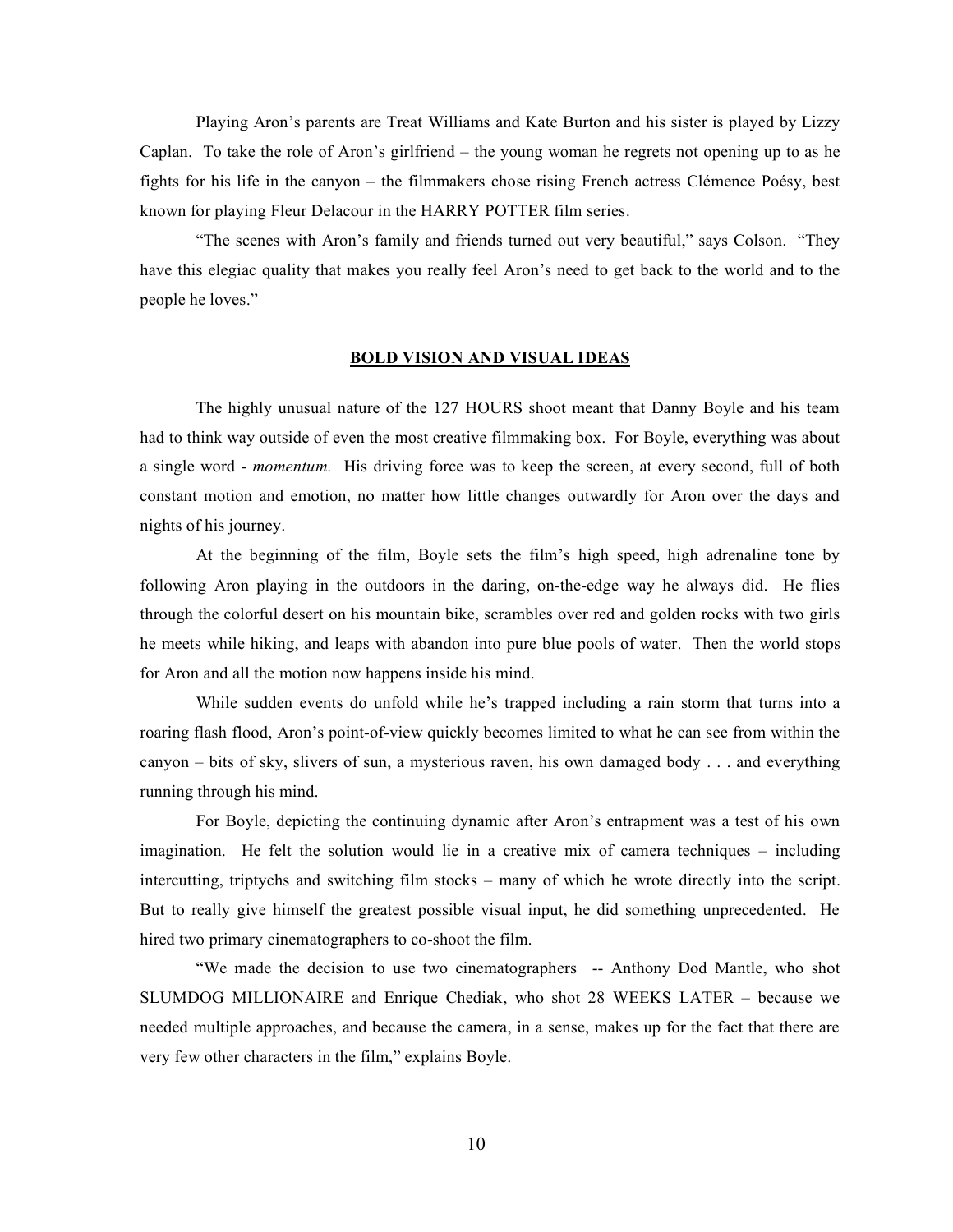He continues, "Anthony and Enrique are each very interesting personalities in their own right with completely different styles. Enrique has a very South American sensibility and Anthony has a more Northern European style. What we did was to give them each three sets of cameras – traditional film cameras, digital cameras and still cameras – and that gave us a great diversity of footage to work with. They both shot beautiful, intense images, so that there is a feeling of constant change, a feeling that Aron is on a huge journey, even without moving more than a few inches."

Working with two main photography units presented unique logistical challenges, but Colson says it was also an opportunity. "It's exciting that it hasn't really been done before. Danny developed the idea early in this process and we all had to catch up fast to it," he says. "The advantages, we discovered, were immense. It enabled us to compress the shooting schedule and, at the same time, to harness a far greater amount of creative energy. Being able to reduce the shoot time also meant that there was more freshness in James' performance. Everyone felt continually refreshed, because a different DP would come in and have new ways of capturing this experience."

Mantle and Chediak note that they never felt competitiveness but rather a synergy with each other. "We are both very sensitive and vulnerable as artists, yet we're very different," says Mantle. "We see differently, but have much in common. In the beginning, we didn't know each other so we had to take some time to bond. Once we started shooting, we were working independently, yet fully dependent on one another's images."

"It evolved very organically in the way that I did my work and in the way he did his. But it just blended all together as we have very similar sensibilities," says Chediak.

Both were exhilarated by the idea of shooting in a way that would erase the thin divide between screen and audience for a couple of hours.

"We were working with all these layers – moods, colors, camera movements – and whatever flair we each could bring to create a man's fantasies, memories and thinking patterns," explains Mantle. "Danny wanted us to submerge the audience completely into this canyon and into Aron's mind, and use our cameras to steer the audience from the physical to the mental and emotional. We really had to follow our instincts, to let the camera become part of Aron's psyche. We had to think beyond framing and lighting because, on this film, the technique was a lot deeper than that."

"We were working out a whole new language of how three images can interrelate," muses Mantle. "It was a gift to be able to do something like that."

Adds Boyle, "It was an interesting way to capture the texture and sameness of Aron's days without the audience actually having to live through 127 hours of it. It also allowed us to reflect, simultaneously, both what is really happening in the canyon and Aron's reflections on that."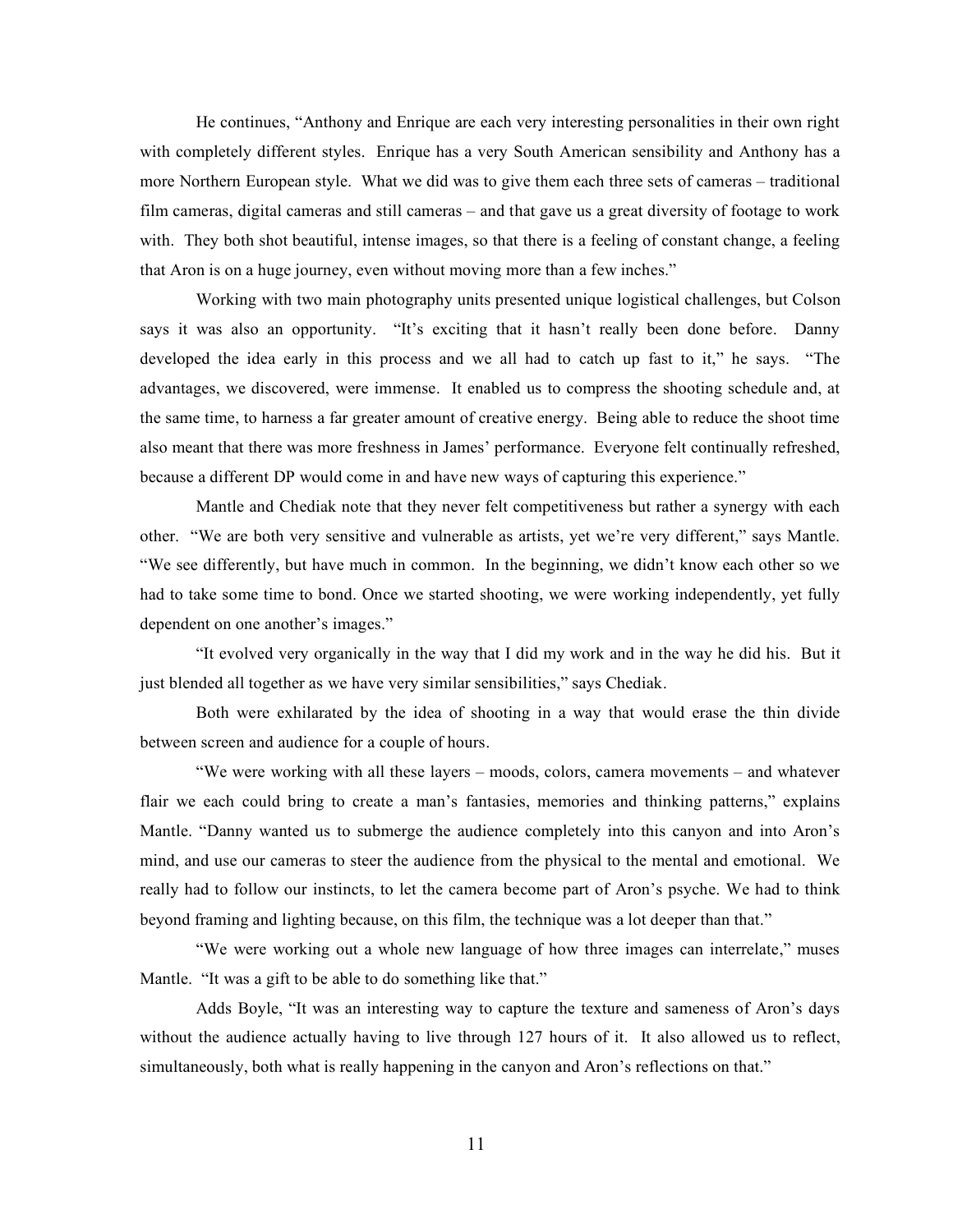Sums up Colson, "Danny and the cinematographers came up with their own visual language to keep pace, energy and fluidity in the picture. Even the flashbacks are not conventional because Aron's memories come right into the canyon, as they really did for him."

The film's approach to the iconic Western landscape was also re-thought by Boyle and the cinematographers. "The landscapes out here have been shot hundreds of times in classic Westerns but we wanted to look at them in a new way," says Mantle. "They become not just backgrounds but an emotional landscape, shot in an emotionally-charged way. They are beautiful but merciless."

"What we did in the canyon was to create this psychological mood around Aron with the canyon as a backdrop," says Chediak. "But it is the canyon – the flare in the camera, the uncomfortableness, the sun, the heat, the dust – that has been incorporated to create a mental state of this person who is possibly about to die."

It was important to everyone to shoot portions of the film in the exact spot where Aron's fate took its turn, in Blue John Canyon: a narrow, steeply descending, sandstone drainage in Canyonlands National Park.

Today known primarily by adventurous hikers, climbers and canyoneers, the location of Blue John is so remote that a helicopter had to transport cast, crew and filmmaking equipment in and out, and the production slept in a wilderness camp at night.

In addition to shooting in the real Blue John Canyon, production and costume designer Suttirat Larlarb (SLUMDOG MILLIONAIRE) also reconstructed the three-foot-wide slot where Ralston was trapped on a soundstage, which allowed for greater flexibility and safety in shooting over extended periods. To keep the design completely accurate, the team mapped out each and every contour of the land and built the canyon's curving walls and the 800-pound rock that held Aron prisoner to scale.

Every element of the film, from the cinematography and design to A.R. Rahman's (SLUMDOG MILLIONAIRE) superbly eclectic score and James Franco's intimate performance, ratchets up to the climactic moment of Aron's incredible escape. What begins as a shockingly graphic moment becomes a rousing liberation as Aron staggers away from what might have been his final resting place into a kind of transcendence.

"The film builds up to an extraordinary sense of release and energy in that moment," says Colson. "After being with Aron in his entrapment, which is so brutal and so real, you get this amazing feeling of both escaping death and rejoining the world. I think it turns out to be a film not only of great action but great beauty."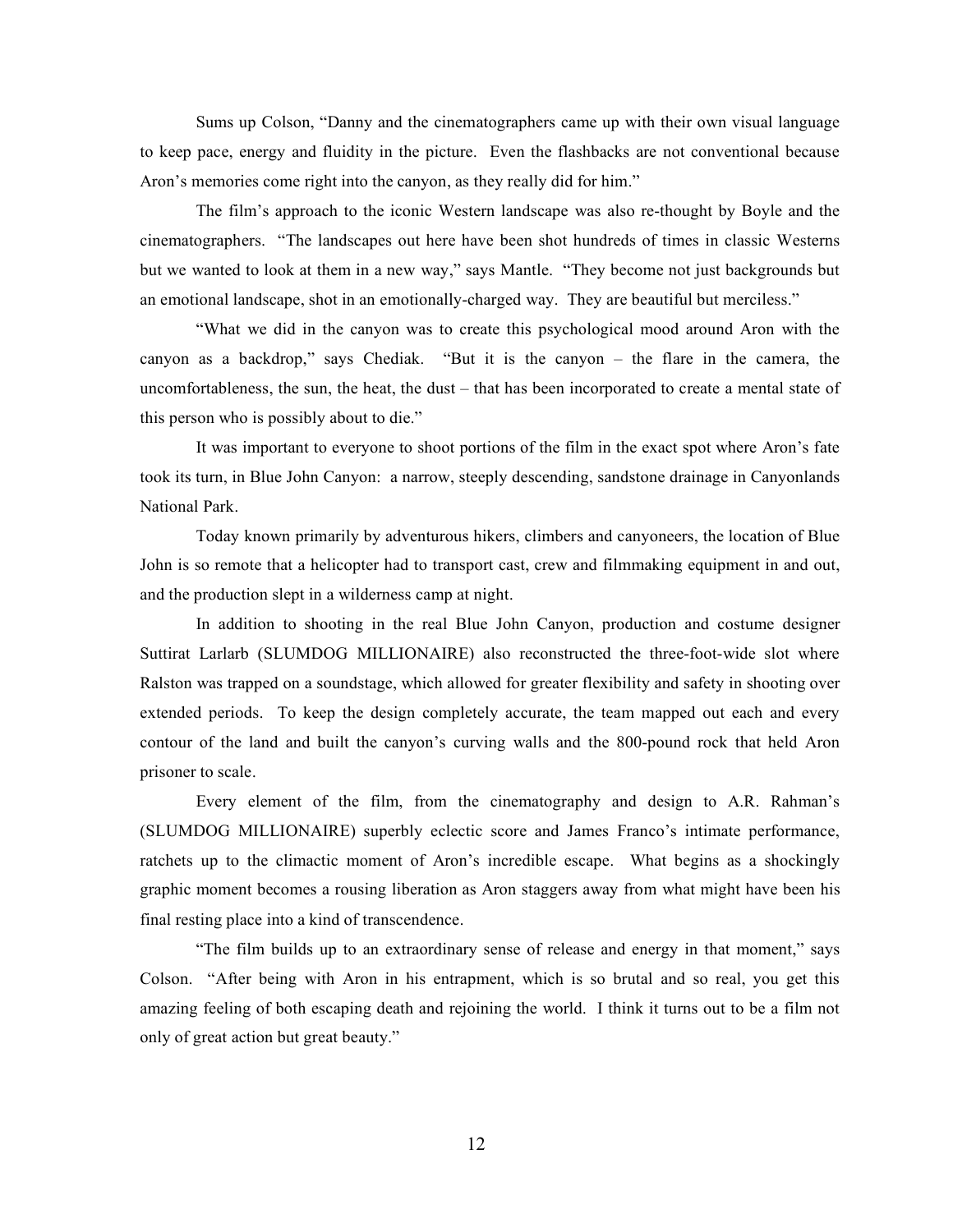### **ABOUT THE CAST**

**JAMES FRANCO's** (Aron Ralston) metamorphosis into the title role of the TNT biopic "James Dean" earned him career-making reviews, as well as a Golden Globe for Best Actor in a Motion Picture made for Television. He also received nominations for an Emmy and Screen Actors Guild Award for this memorable performance. His performance alongside Sean Penn in Gus Van Sant's MILK earned an Independent Spirit Award for Best Supporting Actor and he was nominated for a Golden Globe for his role in David Gordon Green's comedy PINEAPPLE EXPRESS, where he starred opposite Seth Rogen. He is also known for his starring role as Harry Osbourne in Sam Raimi's SPIDER-MAN trilogy.

Franco was most recently seen in Ryan Murphy's EAT, PRAY, LOVE alongside Julia Roberts and was a part of an all-star ensemble cast in Shawn Levy's comedy DATE NIGHT. He will next star as famous poet Allen Ginsberg in Rob Epstein and Jeffrey Friedman's HOWL. Next year, he will star opposite Danny McBride and Natalie Portman in David Gordon Green's comedy YOUR HIGHNESS, as well as CAESAR: RISE OF THE APES, the newest take on the Planet Of The Apes franchise.

Franco's additional credits include George C. Wolfe's NIGHTS IN RODANTHE; Paul Haggis' IN THE VALLEY OF ELAH; Karen Moncrieff's ensemble drama THE DEAD GIRL; Tommy O'Haver's drama AN AMERICAN CRIME; John Dahl's THE GREAT RAID; Robert Altman's THE COMPANY; as well as CITY BY THE SEA opposite Robert DeNiro and the Martin Scorsese produced DEUCES WILD. On television, he starred in the critically acclaimed series FREAKS AND GEEKS

He wrote, directed and starred in the features GOOD TIME MAX and THE APE. HERBERT WHITE, a short film in which he wrote and directed starring Michael Shannon, debuted at the Sundance Film Festival in 2010. THE FEAST OF THE STEPHEN, also written and directed by Franco, premiered and won a TEDDY award at the Berlin Film Festival. Additionally, Franco directed SATURDAY NIGHT, a documentary on the week-long production of a "Saturday Night Live" episode, which premiered this year at SXSW and will open in theatres in February 2011. His latest film he has written and directed, THE CLERKS TALE, premiered at Cannes in May. Franco plans to direct two feature films next year — an adaptation of Charles Bukowski's HAM ON RYE and a biography on poet Hart Crane called THE BROKEN TOWER.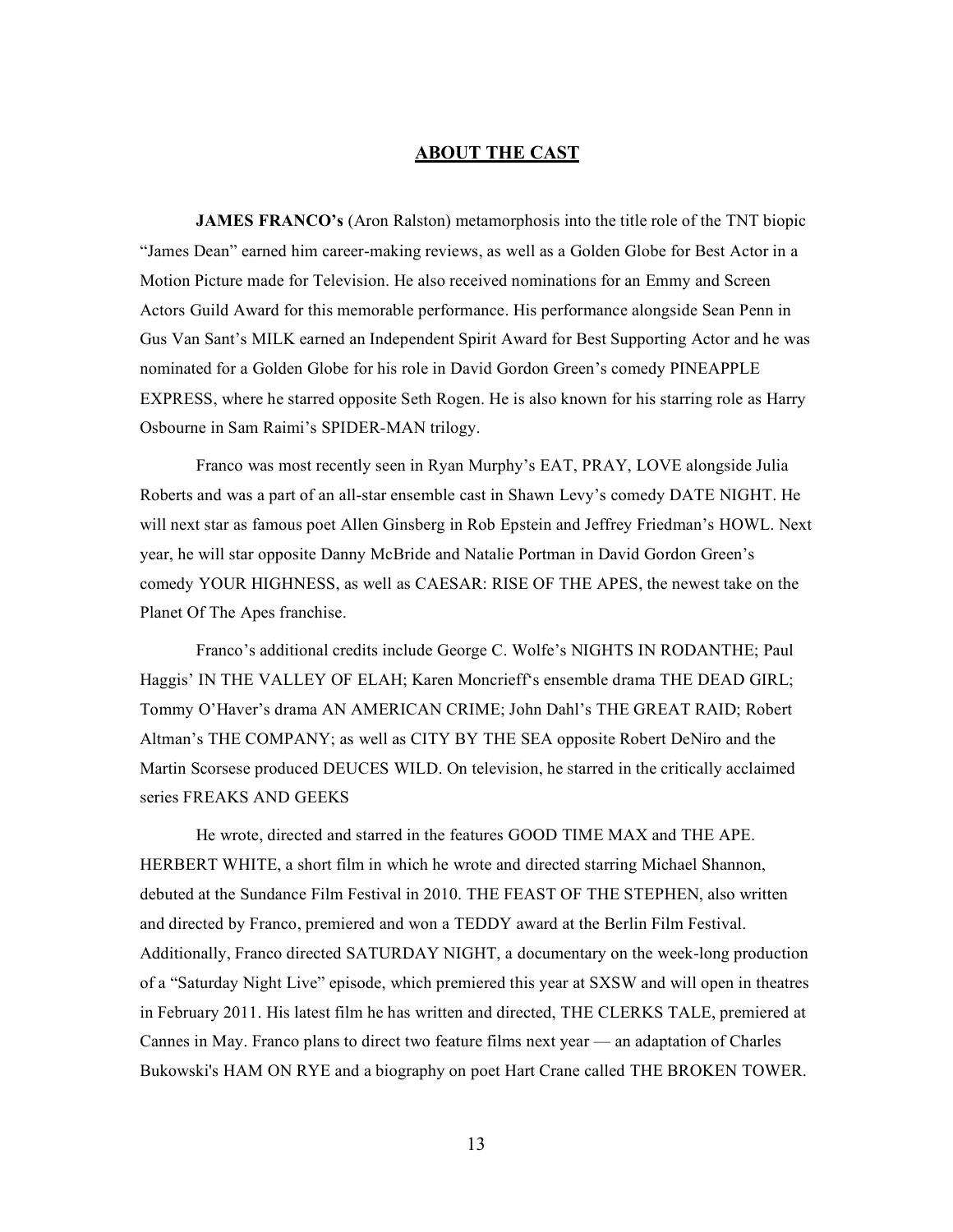An experienced and stunning artist from an early age, **AMBER TAMBLYN'S** (Megan) dedication to her craft shines through the multifaceted characters she brings to life in film and television, and the intimately brave places she takes her readers as an author.

Amber will next be seen this fall on Fox's long-running and critically acclaimed series, HOUSE. She will play a highly intelligent med student that Hugh Laurie's character, "Dr. Gregory House" recruits for his diagnostic team, despite the fact that she isn't fully qualified to treat patients. HOUSE'S seventh season will premiere on Monday, September 20, at 8:00PM.

In film, Amber recently wrapped production on Horton Foote's MAIN STREET, in which she stars opposite Orlando Bloom.

Amber last starred in a present-day remake of the 1956 classic film noir, BEYOND A REASONABLE DOUBT, starring opposite Michael Douglas. Previously, she was seen in the Warner Bros.' comedy SPRING BREAKDOWN which premiered at the 2009 Sundance Film Festival and costarred Parker Posey, Amy Poehler and Rachel Dratch. In the summer of 2008, Amber reprised her role as Tibby from the 2005 film SISTERHOOD OF THE TRAVELING PANTS in Warner Bros.' SISTERHOOD OF THE TRAVELING PANTS 2. Amber also starred in Regent Films' STEPHANIE DALEY for which she received tremendous critical acclaim and a 2007 Independent Spirit Best Supporting Female Actress Nomination. The film premiered at the 2006 Sundance Film Festival (Waldo Salt Screenwriting Award) to rave reviews. The film went on to the 2006 Locarno International Film Festival (Golden Bronze Leopard Best Actress Award for Amber) and the 2006 Milan International Film Festival (Best Director Award). The film, written and directed by Hilary Brougher has Amber starring in the title role opposite Tilda Swinton. STEPHANIE DALEY tells the story of a 16 year old girl who is accused of concealing her pregnancy and murdering her infant. Amber also starred in the telepic THE RUSSELL GIRL co-starring Tony award® winning actress Jennifer Ehle, for which she received rave reviews. Other film credits include Gore Verbinski's THE RING, Takashi Shimizu's THE GRUDGE 2 and Wim Wender's 10 MINUTES OLDER.

Amber started her professional career on GENERAL HOSPITAL at the age of 11, for which she received the Hollywood Reporter Young Star Award for Best Actress in A Daytime Series 2 years in a row. Amber is best known to some for two unforgettable seasons as the title character in "Joan of Arcadia," the highly lauded CBS family drama that earned her a 2004 Emmy nomination for Outstanding Lead Actress in a Drama Series, as well as an Outstanding Drama Series nomination for the show. The series' first season earned Amber a 2003 Golden Globe nomination for Best Dramatic Actress in a Drama Series, and picked up the 2003 People's Choice award for Best New Series. On television, she was last seen as the female lead in ABC's "The Unusuals", which featured Amber as Detective Casey Shraeger, a smart cop who is also the black sheep of her wealthy family.

As an acclaimed writer, Amber recently published her second book of poems titled, "Bang Ditto," out on Manic D. Press. At ages 14 and 17, Amber self published 2 chapbook collections of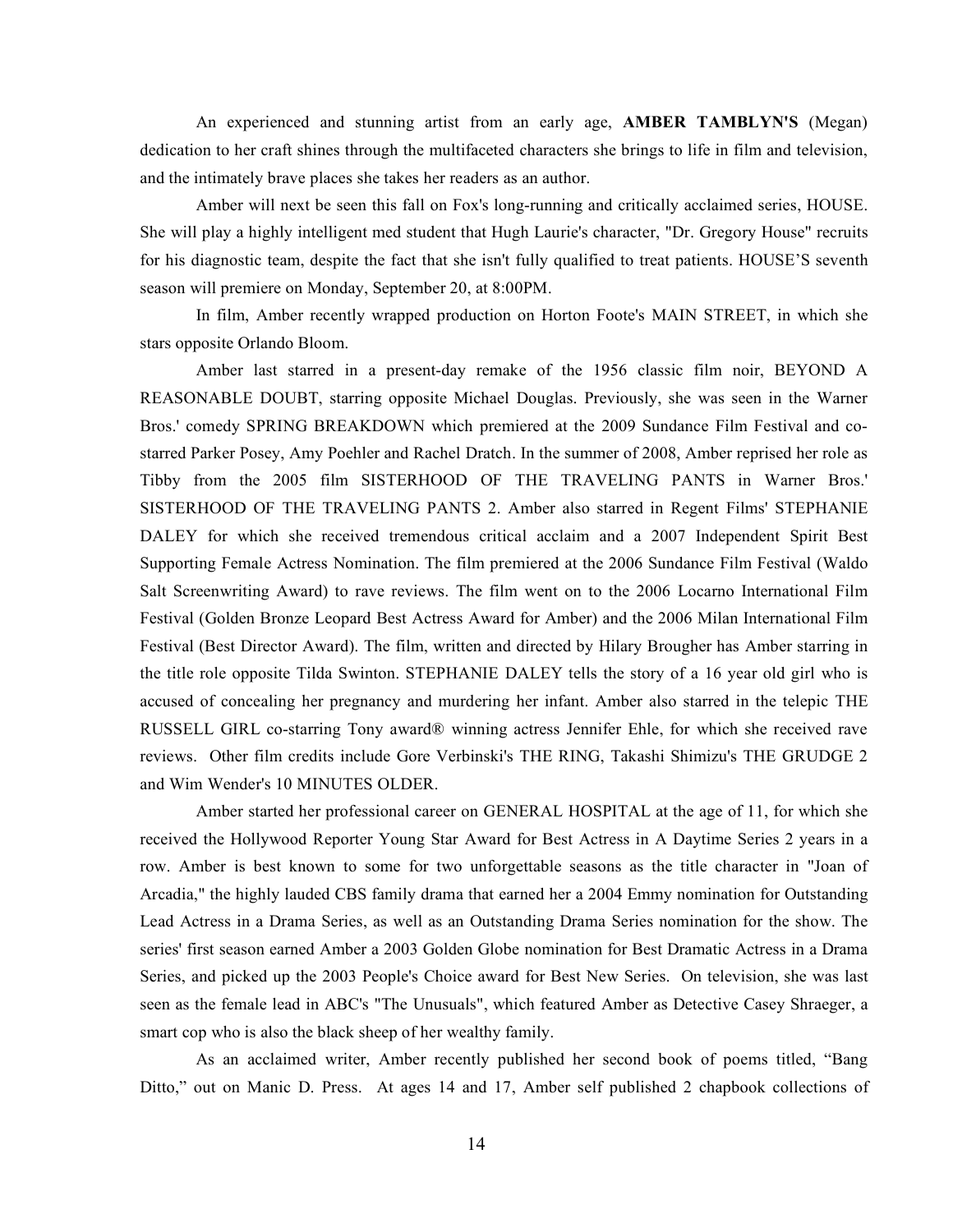poetry, art, and photography entitled "Plenty Of Ships" and "Of The Dawn". In 2006, Amber signed with publisher Simon&Schuster to release her debut full length book of poetry, "Free Stallion," which won the Borders Book Choice Award for 2006, for Breakout Writing. Her work has also been published in various newspapers and national magazines. Additionally, Amber is a co-founder of The Drums Inside Your Chest, a biannual event showcasing some of the best performance artists in the country, and also cofounded a nonprofit called Write Now Poetry Society, which raises funds for poetry programming. She has also recently collaborated on a documentary called "The Drums Inside Your Chest," a performance poetry concert film that captures all of the humor, dirt, song and fire of seven award-winning young American poets (including Amber) during a special Los Angeles performance.

Amber was born and raised in Los Angeles, and currently resides in New York City.

**KATE MARA** (Kristi+) was born and raised in Bedford, New York and began acting at age fourteen in local theater projects. At age fifteen Kate moved from the stage to her first film, RANDOM HEARTS (Dir. Sydney Pollack). She then went on to co-star in Gary Winick's coming of age film TADPOLE.

Past film roles include BROKEBACK MOUNTAIN (Dir. Ang Lee) portraying Heath Ledger's daughter; TRANSSIBERIAN with Sir Ben Kingsley and Woody Harrelson (Dir. Brad Anderson); WE ARE MARSHALL with Matthew McConaughey and Matthew Fox (Dir. McG); SHOOTER with Mark Walhberg (Dir. Antoine Fuqua); STONE OF DESTINY with Charlie Cox (Dir: Charles Martin Smith) and THE OPEN ROAD with Justin Timberlake and Jeff Bridges (Dir. Michael Meredith).

In 2009, Kate filmed HAPPYTHANKYOUMOREPLEASE with Josh Radnor and Malin Akerman (Dir. Josh Radnor), PEEP WORLD with Michael C. Hall, Sarah Silverman, Ben Schwartz and Rainn Wilson (Dir. Barry Blaustein), *Iron Man 2* with Robert Downey Jr. (Dir. Jon Favreau), and *Iron Clad* with Paul Giamati and James Purefoy (Dir. Jonathan English).

*HappyThankYouMorePlease* premiered at the 2010 Sundance Film Festival where it received the Audience Award. It had its New York premiere at the Gen Art Film Festival in April 2010 where it once again received the Audience Award for favorite film.

She has also appeared on numerous television shows, including arcs on 24 and most recently ENTOURAGE.

**CLÉMENCE POÉSY** (Rana) began her film career when she was cast as Magali, the raving daughter of Carole Bouquet and Andre Wilms, in Francis Palluau's French comedy WELCOME TO ROSES (BIENVENUE CHEZ LES ROSES). Since then, she has starred in films like Gillies MacKinnon's GUNPOWDER, TREASON, AND PLOT, Jean-Daniel Verhaeghe's LE GRAND MEAULNES, Ariel Zeitoun's LE DERNIER GANG, Olivier Panchot's SANS MOI, Eric Forestier's LA TROISIÉME PARTIE DU MONDE, and in 2005,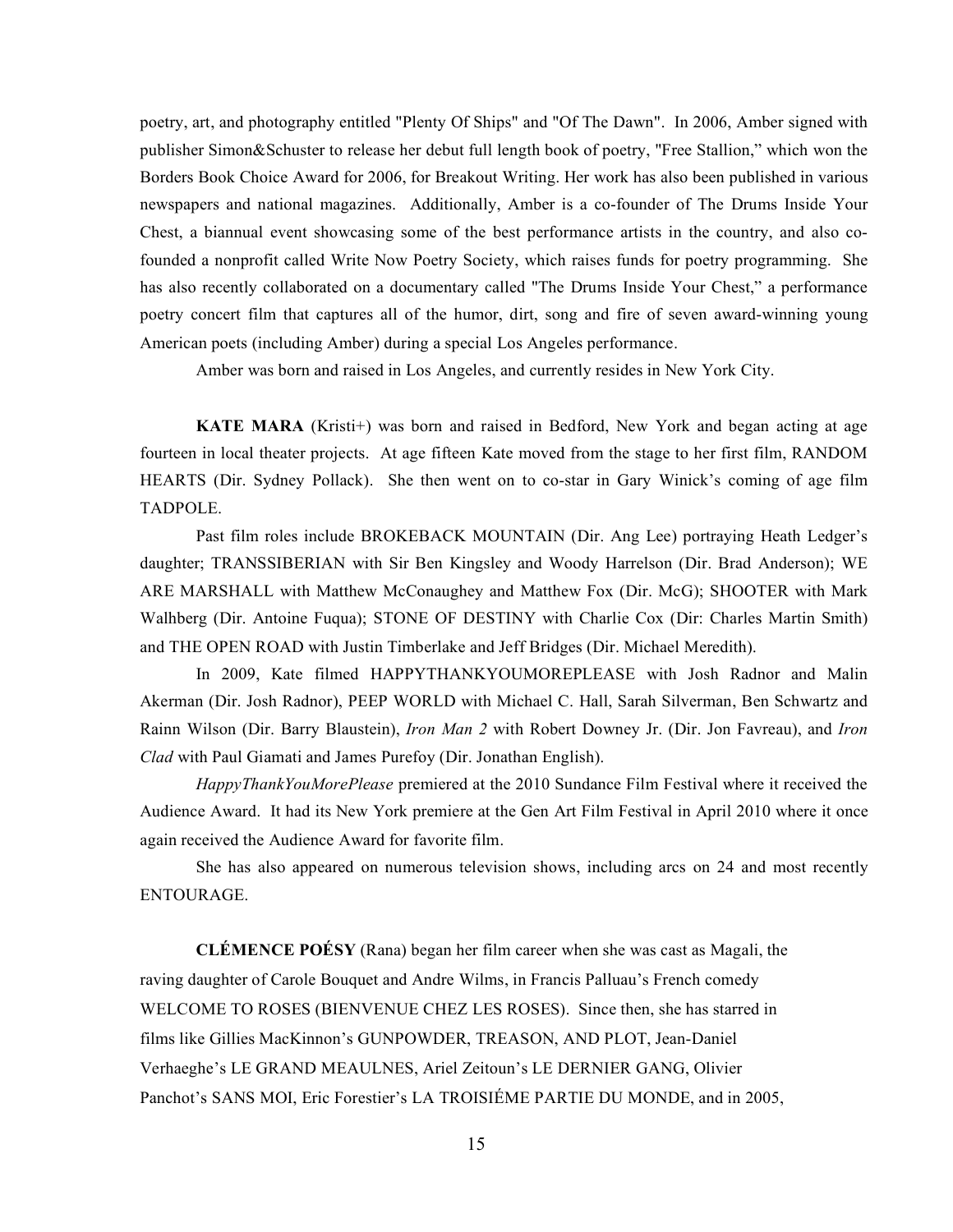Poésy appeared for the first time as Fleur Delacour in Mike Newell's HARRY POTTER AND THE GOBLET OF FIRE . Most recently, Poésy was cast in Martin McDonagh's IN BRUGES with Collin Farrell and Ralph Fiennes and Philip Ridley's HEARTLESS with Jim Sturgess

In the past year, Poésy has reprised her role as Fluer Delacour in David Yates's HARRY POTTER AND THE DEATHLY HALLOWS PART I AND PART II and she was chosen to play the title character in Benoît Philippon's LULLABY FOR PI.

Poésy has also had a successful television career with roles in NBC's REVELATIONS and the CW's GOSSIP GIRL.

**KATE BURTON** (Aron's Mom) recently appeared on Broadway in the Tony Award wining musical SPRING AWAKENING. She received raves for the Williamston production of THE CORN IS GREEN directed by Nicholas Martin, starring opposite her son, Morgan Ritchie, and completed the City Center revival of APPLAUSE with Christine Ebersole. Kate was Tony nominated as the title character in THE CONSTANT WIFE for the Roundabout Theatre, directed by Mark Brokaw and appeared in THE WATER'S EDGE opposite Tony Goldwyn at the Second Stage Theatre. She appeared as Olga in the critically acclaimed West End production of THREE SISTERS with Kristen Scott Thomas, directed by Michael Blakemoore.

Kate received 2 Tony nominations in 2002 on Broadway for her title role in HEDDA GABLER, directed by Nicholas Martin, and for the role of Mrs. Kendall in THE ELEPHANT MAN, directed by Sean Mathias. Kate has also starred on Broadway in THE BEAUTY QUEEN OF LEENANE (also UK/Ireland tour), AN AMERICAN DAUGHTER, JAKE'S WOMEN, SOME AMERICANS ABROAD (Drama Desk nomination) and PRESENT LAUGHTER (Theater World Award). She has appeared for thirteen seasons at Williamstown Theatre Festival.

Her film roles include: REMEMBER ME (Allen Coulter,) MAX PAYNE (John Moore), WHAT JUST HAPPENED (Barry Levinson), CELEBRITY (Woody Allen), THE ICE STORM (Ang Lee), FIRST WIVES' CLUB (Hugh Wilson), AUGUST (Anthony Hopkins), BIG TROUBLE IN LITTLE CHINA (John Carpenter), UNFAITHFUL (Adrian Lynne), SWIMFAN (John Polson), STAY (Marc Forester), SHERRYBABY (Laurie Collyer), QUID PRO QUO (Carlos Brooks), THE KINGS OF APPLETON (Bobby Moresco) and the indie, CONSENT. Kate recently wrapped PUNCTURE for directors Adam and Mark Hassen.

On television, she has had recurring roles on GREY'S ANATOMY (2 Emmy nominations), RESCUE ME and LAW AND ORDER, as well as many guest-starring roles.

**LIZZY CAPLAN** (Sonja) recently wrapped production on QUEENS OF COUNTRY, an independent comedy also starring Ron Livingston, about a girl from a small Arizona town who finds a lost iPod filled with songs that speak to her and is convinced that its owner is her soul mate.

In addition to her break-out role as 'Janice Ian' in MEAN GIRLS, Caplan's film credits include the following: HOT TUB TIME MACHINE, directed by Steve Pink and starring John Cusack and Rob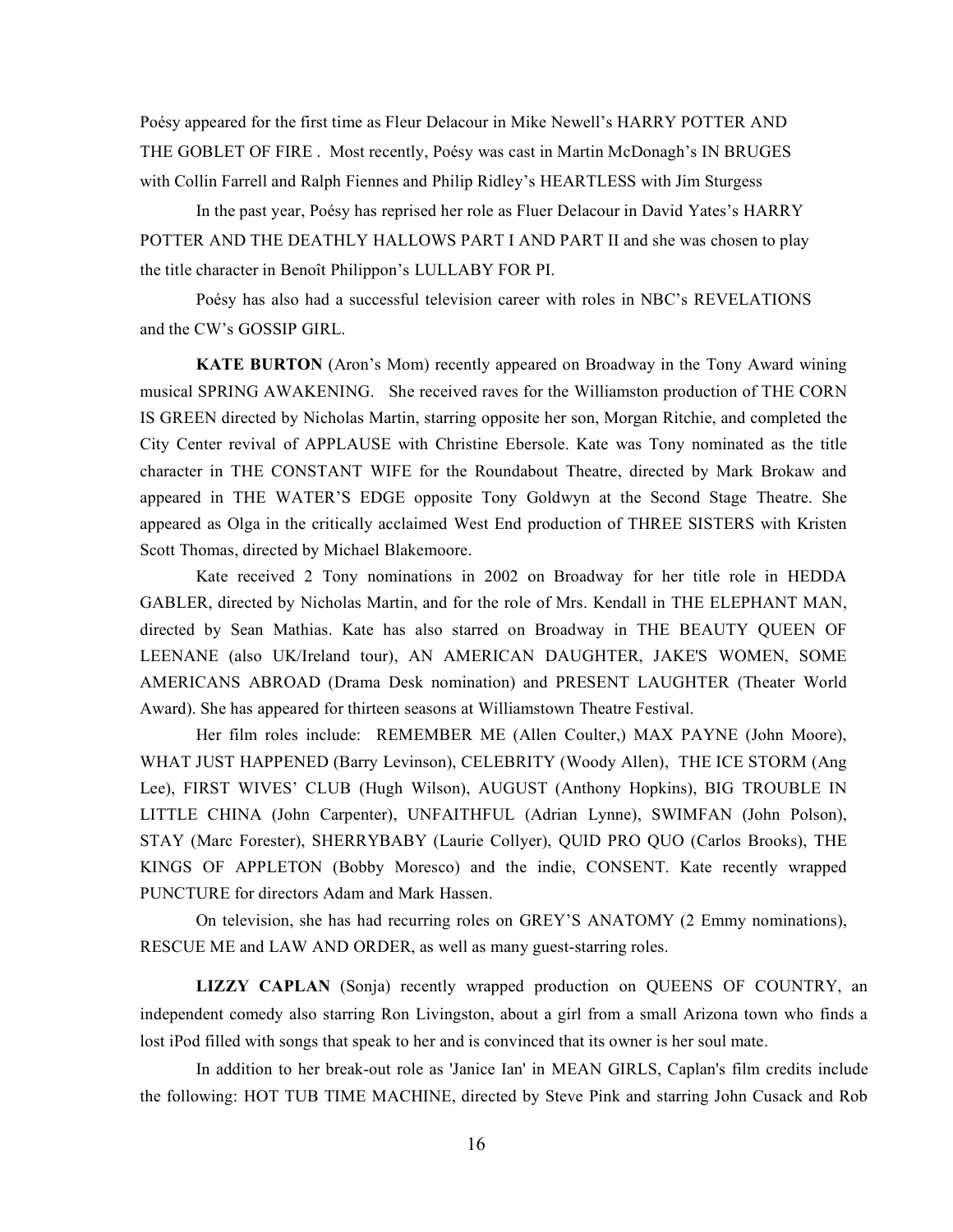Corddry; JJ Abrams's sci-fi hit CLOVERFIELD, MY BEST FRIEND'S GIRL opposite Kate Hudson; CROSSING OVER with Harrison Ford, Sean Penn and Ray Liotta; the independent drama LOVE IS THE DRUG; CRASHING with Campbell Scott; and THE LAST RITES OF RANSOM PRIDE with Scott Speedman, Jon Foster and Dwight Yoakam. She also produced and starred in the short film SUCCESSFUL ALCOHOLICS, which premiered at the 2010 Sundance Film Festival.

On television, Caplan recently starred as 'Casey Klein' on the critically-acclaimed comedy "Party Down" (AFI Award, 2009). She also received raves for her performance as 'Amy,' the vegan with a habit for vampire blood, on Alan Ball's award-winning HBO drama TRUE BLOOD.

Caplan's additional television credits include THE CLASS, for which she was named one of "10 Actors to Watch" by the Daily Variety, RELATED, FAMILY GUY, AMERICAN DAD, TRU CALLING, UNDECLARED and Judd Apatow's cult classic FREAKS AND GEEKS.

Caplan resides in her native Los Angeles.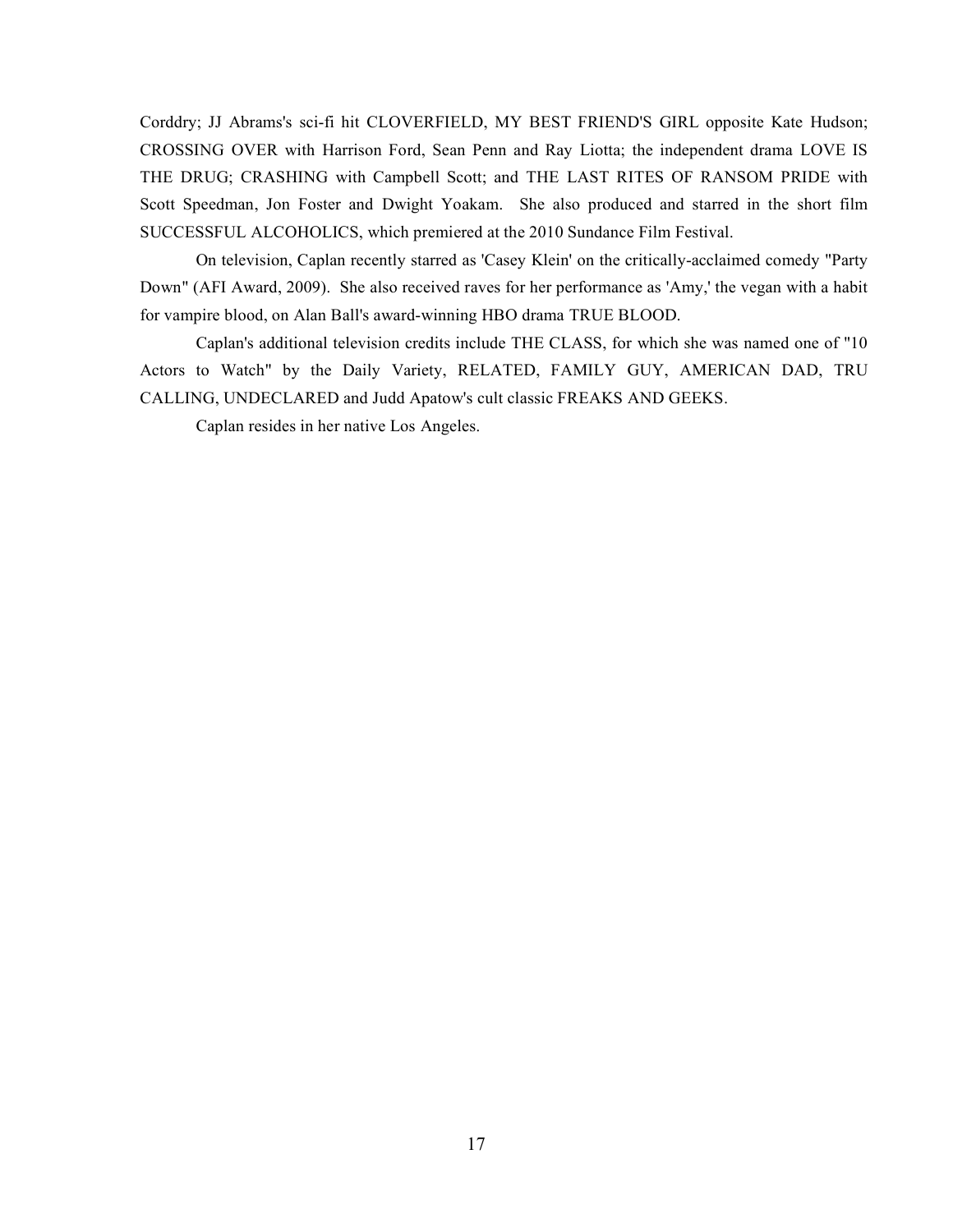## **ABOUT THE FILMMAKERS**

**DANNY BOYLE's (Director/Screenwriter/Producer)** first feature, SHALLOW GRAVE, earned him the Alexander Korda Award for Outstanding British Film at the BAFTA Awards, as well as a host of other accolades including Best Director at the San Sebastian Film Festival, The Empire Award for Best Director and Best British Film and the London Critics' Circle Film Award for Best British Newcomer. Boyle's second feature, TRAINSPOTTING, is one of the highest grossing British films of all time. The critically acclaimed film won four Empire Awards including Best Director and Best Film and was nominated for a BAFTA Alexander Korda Award.

In 2002 Boyle made the smash hit horror film 28 DAYS LATER*,* which earned more than \$80 million worldwide. The film earned Boyle a Saturn Award for Best Horror Film from the Academy of Science Fiction, Fantasy and Horror Films.

Boyle's other feature films include MILLIONS starring James Nesbit, Alex Etel and Lewis McGibbon, THE BEACH, starring Leonardo Di Caprio, A LIFE LESS ORDINARY, starring Ewan McGregor and Cameron Diaz, ALIEN LOVE TRIANGLE and SUNSHINE starring Cillian Murphy. SLUMDOG MILLIONAIRE is his eighth international theatrically released film and beginning with the People's Choice Award at the 2008 Toronto International Film Festival went on to win more than 100 international industry awards including 4 Golden Globes, 7 BAFTAs and 8 Academy Awards.

His work in television includes producing Alan Clark's controversial ELEPHANT and directing STRUMPET, VACUUMING COMPLETELY NUDE IN PARADISE and the series MR. WROE'S VIRGINS for which he received a BAFTA nomination.

Boyle's career started in the theatre with Howard Barker's VICTORY*,* Howard Brenton's THE GENIUS and Edward Bond's SAVED, which won the Time Out Award. Boyle has also directed five productions for the Royal Shakespeare Company.

**SIMON BEAUFOY (Screenwriter)** trained as a documentary director at Bournemouth Film School but became a screenwriter by accident after losing a lot of the BBC's money on a documentary that never got shot. His screenwriting credits include the feature films THE FULL MONTY, AMONG GIANTS, THE DARKEST LIGHT, THIS IS NOT A LOVE SONG and cowriter on MISS PETTIGREW LIVES FOR A DAY. His latest adaptation for the screen, SALMON FISHING IN THE YEMEN, is currently shooting.

He also wrote BURN UP, a two part thriller for the BBC about the politics of Climate Change and YASMIN for Channel 4. He previously collaborated with Danny Boyle and Christian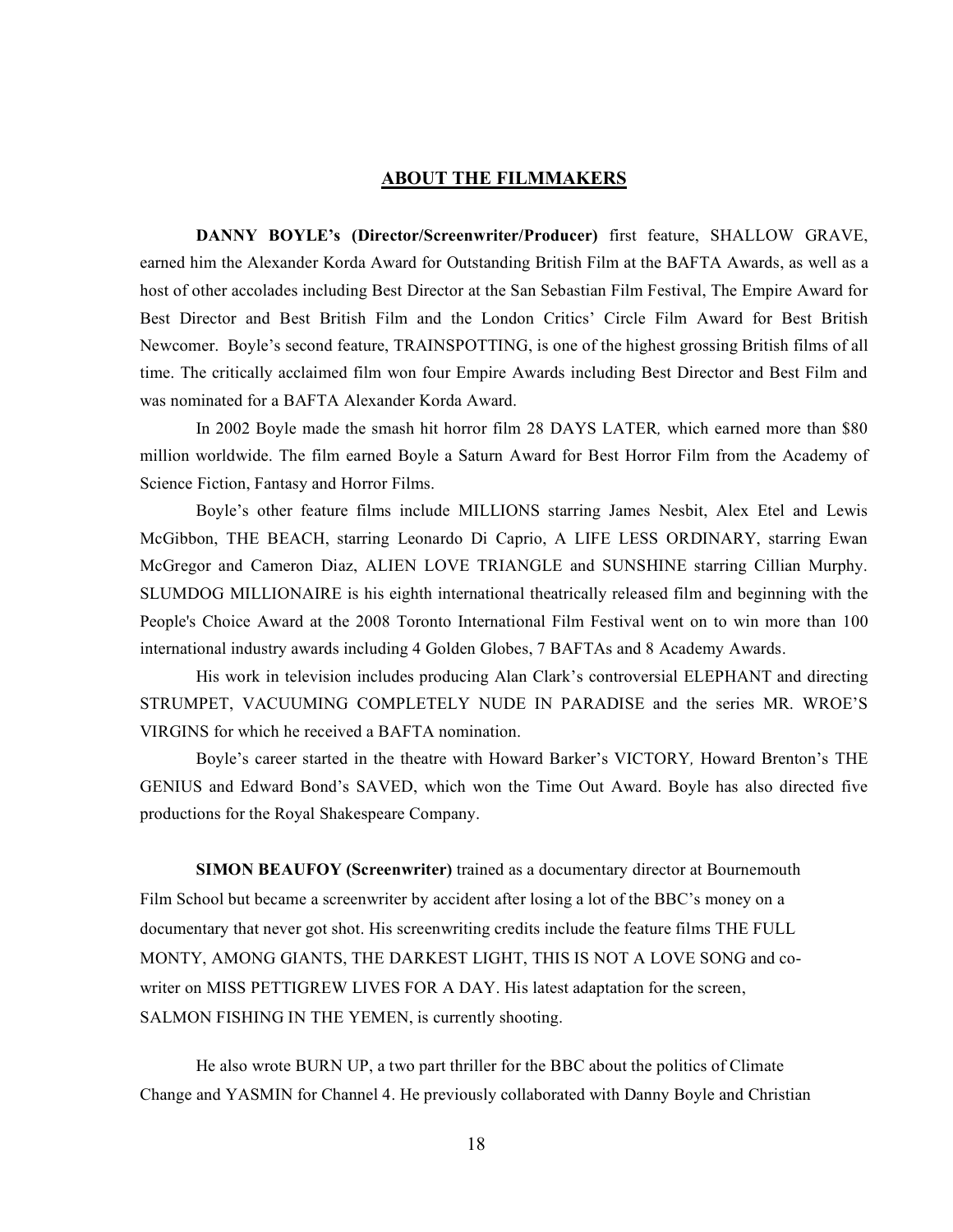Colson on the multi Academy Award winner, SLUMDOG MILLIONAIRE. He is currently writing a pilot, EMERGENCY SEX, for HBO and Executive Producer Russell Crowe.

ARON RALSTON (Based on by) growing up in the Mid-West before moving to Colorado with his family in 1987, had little exposure to the wild outdoors. But by the time he set out for a hike in a remote area of Utah's canyon country in April of 2003, he was already an experienced outdoorsman, mountaineer, and skier. Seven miles into the canyon that day, Aron accidentally dislodged a boulder that crushed and pinned his right hand. After six days of entrapment alone, he freed himself with a cheap multi-tool knife and hiked to a miraculous rescue. Since his accident, Aron has written a bestselling book, spoken to audiences in 200 cities around the world, and helped develop new prosthetic devices. With his adaptive creations, Aron has returned to his outdoor passions, including his landmark mountaineering project of climbing all 59 of Colorado's 14,000-foot-high mountains, solo, in winter. In 2008, he made the first disabled ski descent of Denali, North America's highest mountain, and a year ago, he became the first amputee to row a raft through the Grand Canyon. Today, Aron and his wife Jessica live in Boulder, Colorado, where they are raising their newborn son, Leo. Besides consulting on the major motion picture adaptation of his book, Aron advocates for Utah and Colorado wilderness.

**CHRISTIAN COLSON** (Producer) is an Academy Award® winning film producer, and Chairman of the London based production company Cloud Eight Films.

Born in Buenos Aires, Argentina in 1968 Christian graduated with a First Class Honours degree in English from Oxford University. In 1994 he began his film industry career at the talent agency London Management before becoming Head of Development UK for Harvey Weinstein's Miramax Films in 1998.

Between 2002 and 2009 he was Managing Director of Celador Films where produced seven feature films including Neil Marshall's 2005 worldwide horror hit THE DESCENT and Danny Boyle's multiple Academy-Award winning SLUMDOG MILLIONAIRE, for which Christian received the Oscar for Best Picture of 2008.

In March 2009 Christian founded Cloud Eight Films. He is currently in pre-production on PRECIOUS director Lee Daniels' Civil Rights drama SELMA.

**JOHN SMITHSON** (Producer) is founder and Chief Creative Director of Darlow Smithson Productions (DSP), a leading London-based film and television production company.

The company has achieved global industry recognition for its groundbreaking factual output.

John Smithson has won more than 30 international awards for his work.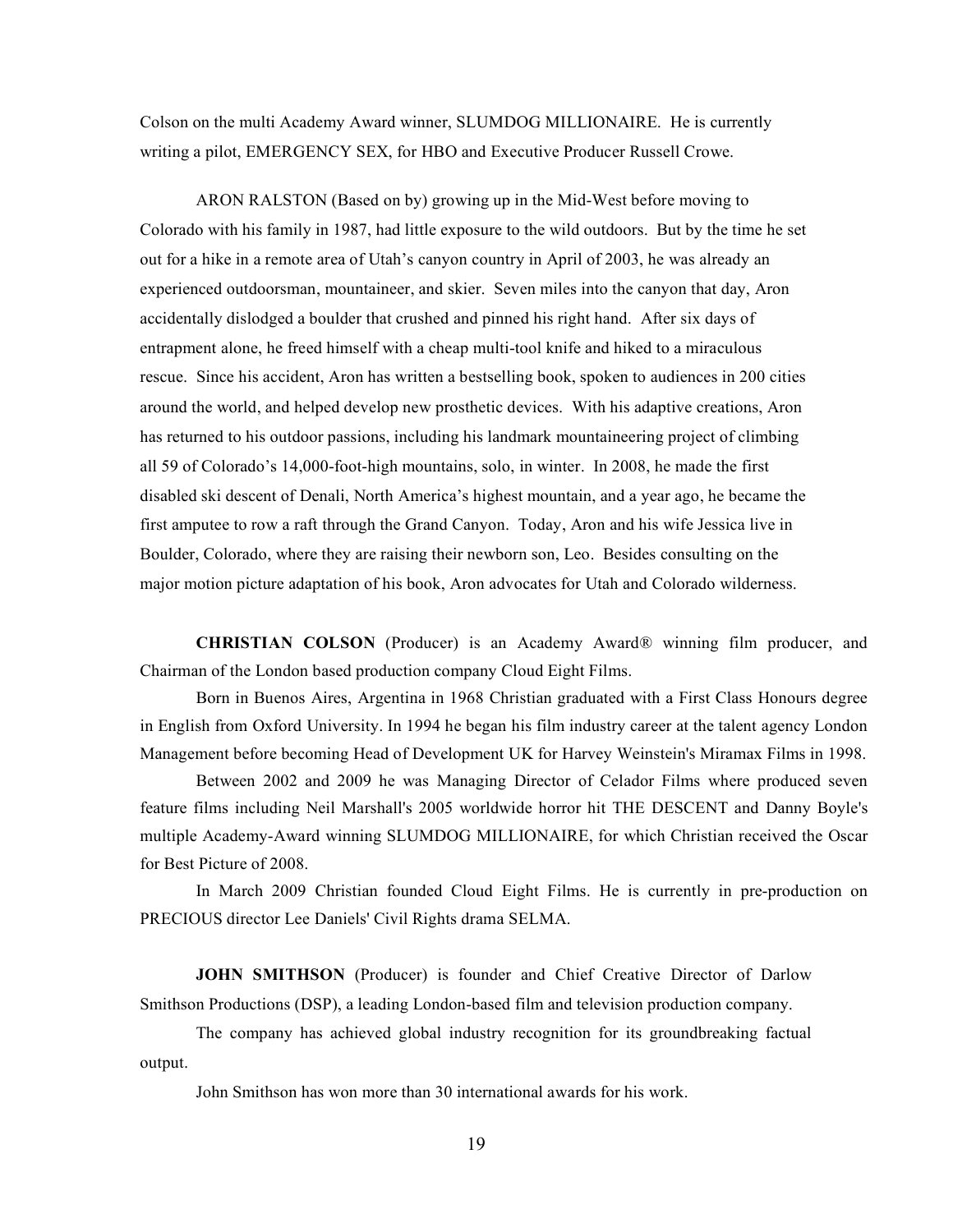He produced TOUCHING THE VOID, (directed by Kevin Macdonald), which won the British Academy Award for Outstanding British Film and 14 other awards. It is the most successful British feature documentary in UK and US box-office history.

In television, an industry peer poll voted DSP one of the most admired and respected names in global non-fiction TV. John Smithson is responsible for the more than 50 hours of high quality factual programming DSP makes each year for many of the world's leading broadcasters.

Recent work includes the acclaimed BBC/PBS mini-series THE DIARY OF ANNE FRANK and landmark factual series INTO THE UNIVERSE WITH STEPHEN HAWKING (Discovery Channel).

Other recent credits include THE BECKONING SILENCE, winner of the 2008 International Emmy Award for Outstanding Achievement in Documentary and HBO documentary THRILLA IN MANILLA, winner of a 2010 George Foster Peabody Award.

**BERNARD BELLEW** (Executive Producer) started his film career, while still at school, working as a projectionist in a small independent cinema in Brighton, England.

He then began work on feature films as a production assistant and moved through the ranks to work as 2nd Assistant Director on numerous productions including MARY SHELLY'S FRANKENSTEIN, SENSE AND SENSIBILITY, JUDGE DREDD, KUNDUN, STAR WARS – THE PHANTOM MENACE and NOTTING HILL*.*

His work as a production manager includes BAND OF BROTHERS, ABOUT A BOY and HARRY POTTER AND THE CHAMBER OF SECRETS*.* Line Producer and Co-Producer credits include BRIDGET JONES: THE EDGE OF REASON SUNSHINE and 28 WEEKS LATER*.*

**JOHN J. KELLY** (Executive Producer) was born in Liverpool, England, and raised in Phoenix, Arizona. An early interest in the theater led John to the entertainment industry. He began his career at an independent production / distribution company, which produced ten films per year, as the Production Controller, then was quickly promoted through the ranks to the position of Unit Production Manager, Line Producer, and eventually, Head of Production. During this time John produced and supervised over seventy episodes of television, forty feature films, and numerous music videos for the studio.

His credits include SPARTAN, TRISTAN & ISOLDE, THE WORLD'S FASTEST INDIAN, THE BLACK DAHLIA, INTO THE WILD, GENTLEMEN BRONCOS and the forthcoming WARRIOR.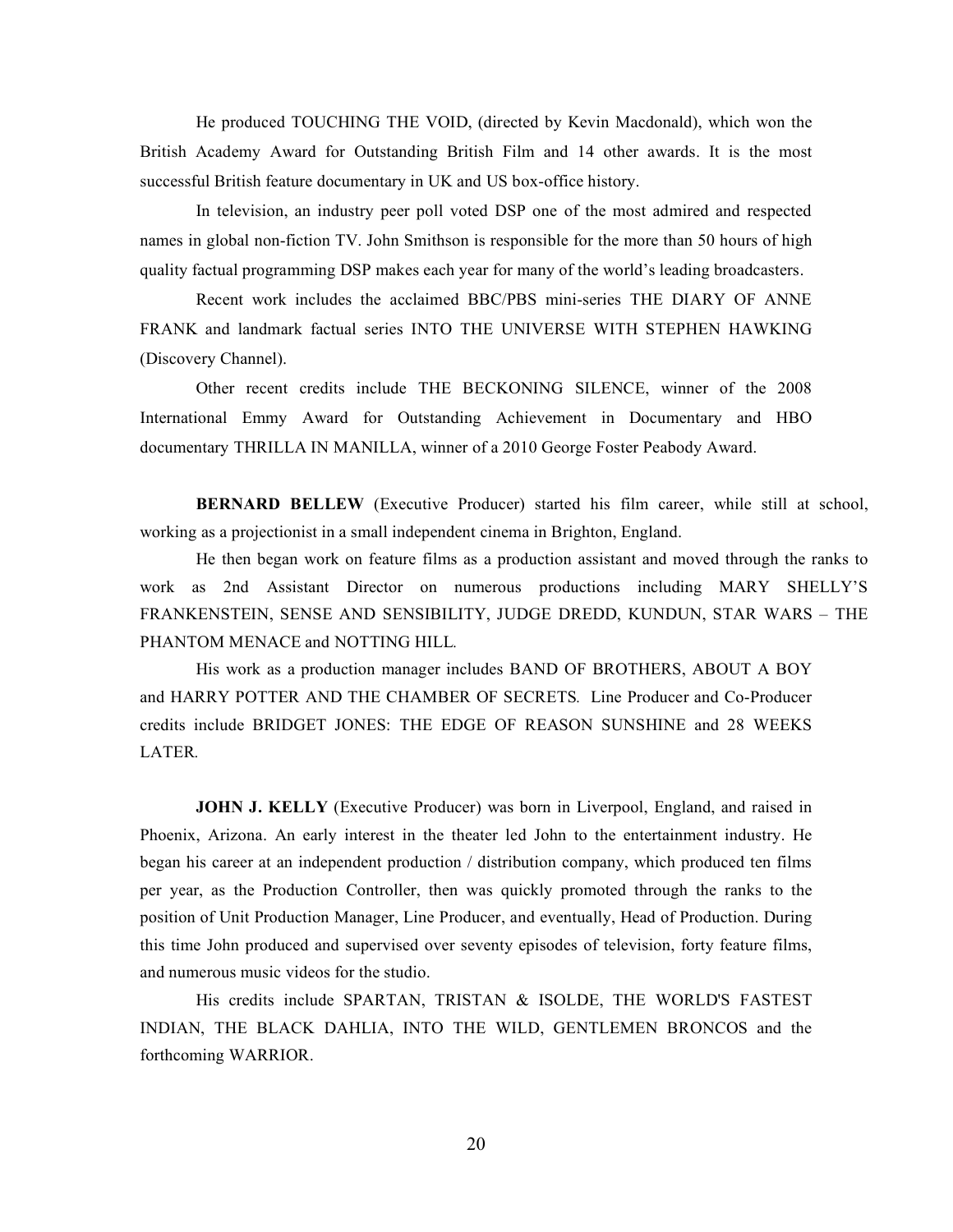**FRANÇOIS IVERNEL** (Executive Producer) is a graduate of the prestigious Paris business school Hautes Etudes Commerciales (HEC). He joined the Finance Department of Chargeurs in 1986. Subsequently, Chargeurs acquired Pathé and, in 1994, Ivernel began his move into film production, becoming Managing Director of Pathé Image in 1998. He was appointed Managing Director of Pathé UK in June 2000. Since then, he has led the Pathé UK team to become a sustainable and profitable company with productions and acquisitions including GIRL WITH A PEARL EARRING, MRS. HENDERSON PRESENTS, THE WIND THAT SHAKES THE BARLEY, VOLVER*,* BAFTA & Academy Award winning THE QUEEN, THE DUCHESS, BRIGHT STAR and eight time Academy Award winning SLUMDOG MILLIONAIRE.

**CAMERON McCRACKEN** (Executive Producer) is Managing Director of Pathé UK, Cameron McCracken is a member of the British Screen Advisory Council, the British Council Film Committee and a director of Screen Yorkshire.

Prior to his appointment at Pathé 8 years ago, Cameron was Director of Business Affairs at the pre-cursor of the UK Film Council - British Screen Finance Limited - from 1997 to 2000.

Cameron read Law at Balliol College, Oxford University and worked as a film lawyer for 9 years in London, Paris and Rome before establishing himself as an independent producer.

Cameron has co-produced or executive produced over 25 films including GIRL WITH A PEARL EARRING directed by Peter Weber, Stephen Frears' Academy Award winner THE QUEEN and Danny Boyle's eight time Academy Award winner SLUMDOG MILLIONAIRE.

**LISA MARIA FALCONE (Executive Producer)** founded Everest Entertainment in 2008 to develop high quality content based on strong writing, complex characters and meaningful subjects. Everest's other uniqueness lies in their commitment to donate a portion of proceeds to philanthropic causes consistent with the themes of its work. The company's first feature film was Rodrigo Garcia's MOTHER AND CHILD.

Born and raised in New York City's Spanish Harlem, Lisa has always been passionate about the creative arts, despite her lack of opportunities to pursue these interests while growing up. For that reason Lisa, who received her college education in Fine Arts, is especially interested in finding and showcasing talent that might otherwise not be discovered. Her unique path in life has led her to seek out and support those with creative vision, passion and dedication. Well known for her philanthropic work, Lisa sits on the Board of the New York City Ballet & the Diller-Quaille School of Music, served as Chairwoman of numerous galas, including the Museum of Natural History, and acts as a major donor and advocate for 'Friends of the High Line', the organization dedicated to developing New York's first elevated public park.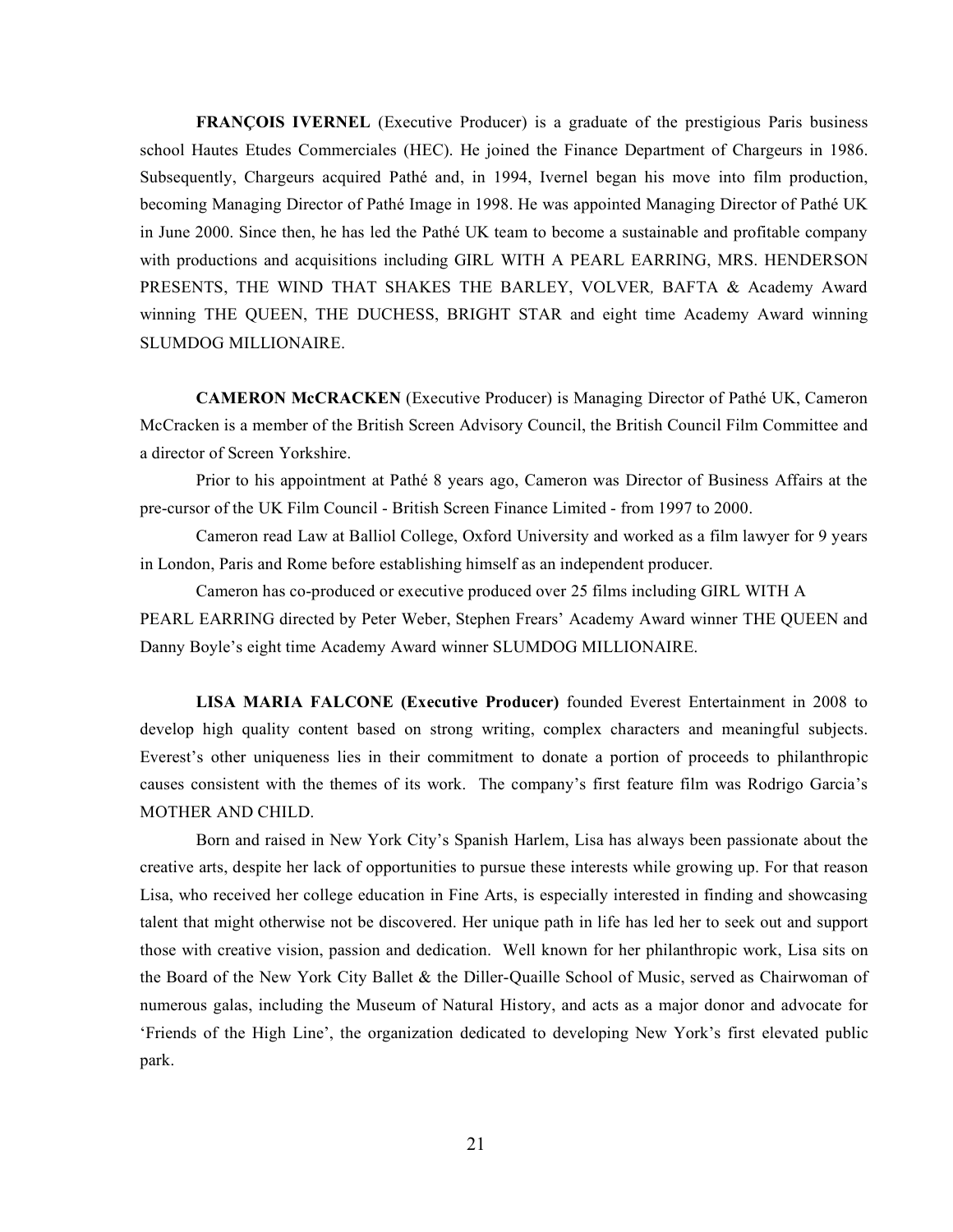**TESSA ROSS (Executive Producer)** is Controller of Film and Drama at Channel 4. She was initially appointed Head of Film4 in December 2002 and in November 2004 her role was expanded to include Drama.

Channel 4's film department has built a reputation for developing and financing films such as Danny Boyle's SLUMDOG MILLIONAIRE, which has won multiple awards including eight Oscars®, four Golden Globes, seven BAFTAs and a BIFA for Best Film, Oscar-winning THE LAST KING OF SCOTLAND, BAFTA winning THIS IS ENGLAND, Steve McQueen's HUNGER, which won the Camera d'Or at Cannes, three BIFAs and BAFTA's Carl Foreman Award, THE MOTORCYCLE DIARIES, TOUCHING THE VOID and THE ROAD TO GUANTANAMO**.**

Recent Film4 releases include Martin McDonagh's Golden Globe and BAFTA winning IN BRUGES, Mike Leigh's Golden Globe-winning HAPPY-GO-LUCKY, Bob Weide's HOW TO LOSE FRIENDS AND ALIENATE PEOPLE, Sarah Gavron's BRICK LANE, Chris Morris' FOUR LIONS**,** Ken Loach's LOOKING FOR ERIC**,** Paul King's BUNNY AND THE BULL , Sam Taylor-Wood's NOWHERE BOY**,** and Peter Jackson's THE LOVELY BONES**.** Other upcoming films include Kevin Macdonald's THE EAGLE, Mike Leigh's ANOTHER YEAR, Mark Romanek's NEVER LET ME GO, Danny Boyle's 127 HOURS, Lone Scherfig's ONE DAY, and Richard Ayoade's SUBMARINE**.**

During her earlier stewardship of Channel 4 Drama, Ross successfully innovated the strategy that has cemented a drama reputation based on risk and innovation. Pieces commissioned during that time include "Shameless," "Teachers," "Not Only But Always," "Bodily Harm," "White Teeth," "No Angels," "The Navigators," "Buried," "Forty" and "Second Generation."

Other drama highlights commissioned by Ross include Peter Flannery's Civil War drama "The Devil's Whore," "Longford" starring Jim Broadbent and Samantha Morton, "Elizabeth I" starring Helen Mirren, BAFTA award-winning "Sex Traffic" and Pete Travis' "Omagh" amongst many others. Tessa came to Channel 4 from the BBC's Independent Commissioning Group where she was Head of Drama, where Drama and film she commissioned and executive produced for the BBC includes BILLY ELLIOT, CLOCKING OFF, HEARTS AND BONES, IN A LAND OF PLENTY, TALKING HEADS II, LIAM, PLAYING THE FIELD, BIRTHS MARRIAGES AND DEATHS to name a selection.

Tessa was an external examiner for the MA in Screenwriting at the Northern Film School and is now a governor of the National Film and Television School, a governor at the BFI, an honorary associate of the London Film School and a member of the ICA board. Tessa was appointed CBE in the New Year 2010 Honors List.

22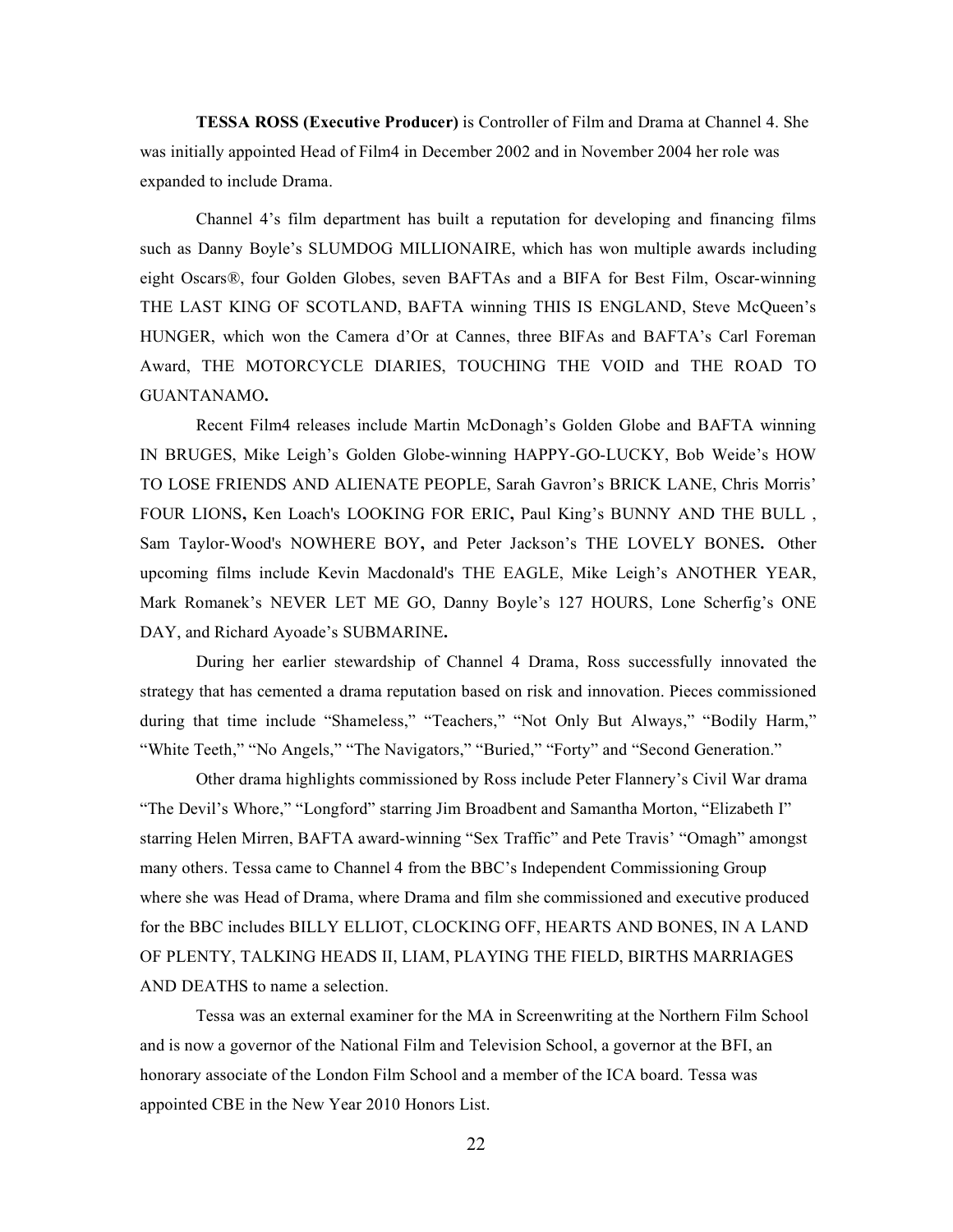**ANTHONY DOD MANTLE, B.S.C., D.F.F.** (Director of Photography) won an Academy Award for his work on SLUMDOG MILLIONAIRE. He also collaborated with Danny Boyle on 28 DAYS LATER, which earned Mantle the European Cinematographer Awards, and on MILLIONS. He also won the European Cinematographer Awards for the second time last year for Lars Von Trier's ANTICHRIST and Boyle's SLUMDOG MILLIONAIRE.

Mantle has worked all over the world on numerous critically acclaimed films including THE CELEBRATION, ANTICHRIST, JULIEN DONKEY BOY, DOGVILLE, MANDERLAY, BROTHERS OF THE HEAD and THE LAST KING OF SCOTLAND, which garnered 34 awards internationally, including a BIFA for Best Technical Achievement in cinematography. He reunites with THE LAST KING OF SCOTLAND director Kevin MacDonald on the forthcoming THE EAGLE, set in Roman-ruled Britain.

In 1999, Daily Variety named **ENRIQUE CHEDIAK** (Director of Photography) one of "10 Cinematographers to Watch," and he hasn't disappointed. His film credits include CHARLIE ST. CLOUD, starring Zac Efron; REPO MEN, starring Jude Law and Forest Whitaker; 28 WEEKS LATER; THE FLOCK, starring Richard Gere and Claire Danes; DOWN IN THE VALLEY, starring Edward Norton; TURISTAS; LIES AND ALIBIS; CRONICAS; A HOME AT THE END OF THE WORLD; and UNDEFEATED for HBO, which Chediak also executive produced. Prior to this, he shot BROWN SUGAR; THE GOOD GIRL, which premiered at the 2002 Sundance Film Festival; THE SAFETY OF OBJECTS; SONGCATCHER; BOILER ROOM; and THE FACULTY, directed by Robert Rodriguez.

Chediak won the 1997 Sundance Film Festival's Best Cinematographer Award for HURRICANE STREETS. His feature film debut was AMERICAN SOUTHERN directed John Joshua Clayton.

Born in Quito, Ecuador, Chediak studied still photography in Madrid and communications in Santiago, Chile, before entering New York University's Film School graduate program in 1992, where he won the Best Cinematography award at NYU's First Run Film Festival.

**SUTTIRAT LARLARB** (Costume Designer/Production Designer) works as a designer for film and theatre and previously was the costume designer for SLUMDOG MILLIONAIRE and for Danny Boyle's SUNSHINE. Her most recent costume work includes THE AMERICAN starring George Clooney, as well as the comedy THE EXTRA MAN, the thriller PEACOCK and the New York fantasyromance BEASTLY.

As an Art Director, her credits include THE SAVAGES, THE NAMESAKE, MY SASSY GIRL, THE SKELETON KEY, ALFIE GARFIELD and K-PAX. Other credits include MEN IN BLACK II, ENIGMA and THE BEACH. Her Production Design credits for film include ASH TUESDAY, A FOREIGN AFFAIR and GUNPLAY.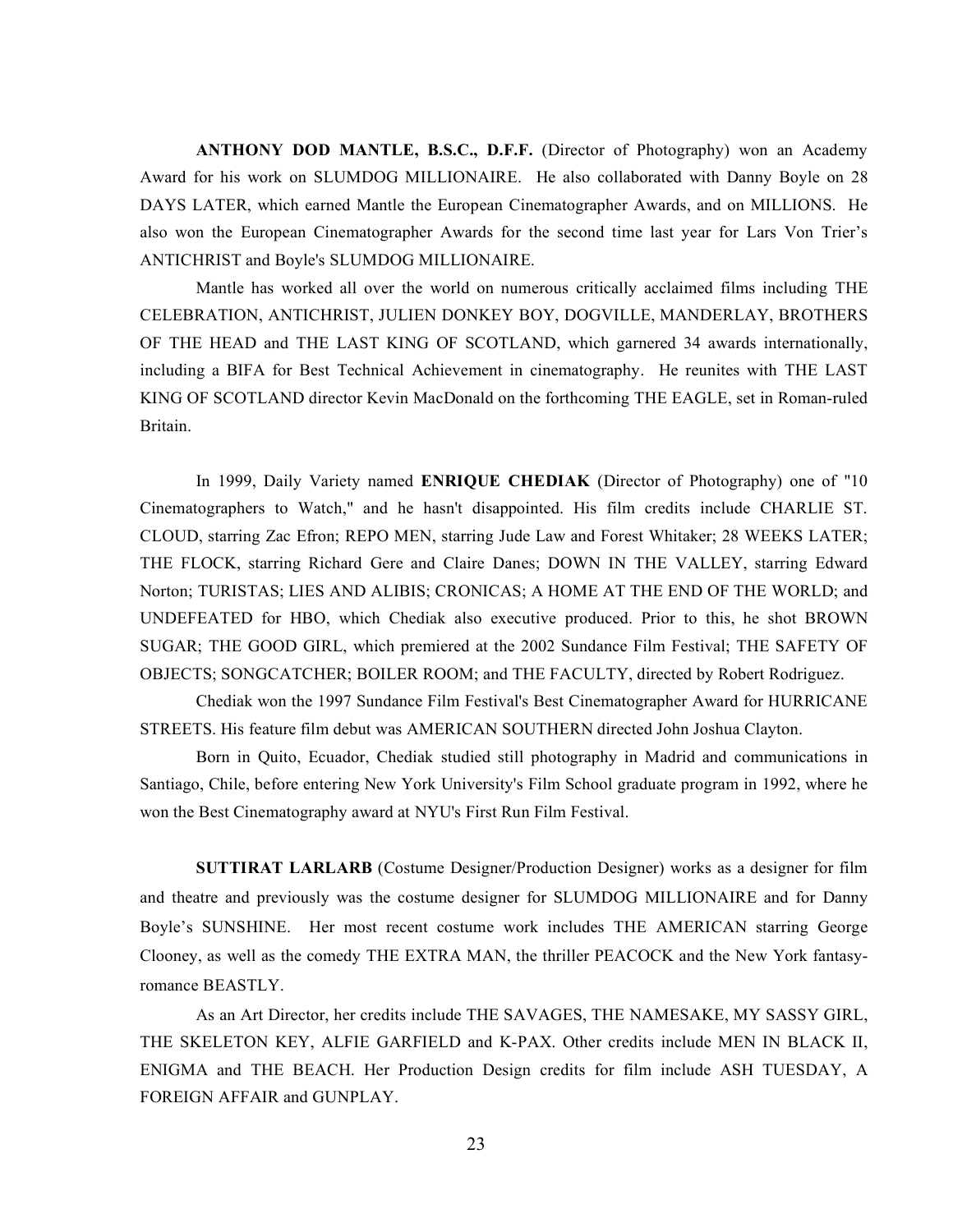Suttirat grew up in Los Angeles, has lived in both San Francisco and London and is now based in New York City.

**JON HARRIS' (Editor)** feature film credits include EDEN LAKE, STARTER FOR 10, SNATCH, THE CALCIUM KID, DOT THE I and RIPLEY'S GAME. KICK-ASS marks Jon's third collaboration with Matthew Vaughn, having previously worked on LAYER CAKE and STARDUST. Jon won the Best Technical Achievement trophy for THE DESCENT at the 2005 British Independent Film Awards and went on to direct and edit THE DESCENT: PART 2*.*

A two-time Academy Award winner, **A. R. RAHMAN** (Composer) is popularly known as the man who has redefined contemporary Indian music. Hailed by *Time* magazine as the "Mozart of Madras'," Rahman, according to a BBC estimate, has sold more than 150 million copies of his work comprising of music from more than 100 film soundtracks and albums across over half a dozen languages, including landmark scores such as ROJA, BOMBAY, DIL SE, TAAL, LAGAAN, VANDEMATARAM and more recently, JODHAA AKBAR, DELHI 6 and SLUMDOG MILLIONAIRE.

Rahman pursued music as a career at a very young age and after assisting leading musicians in India went on to compose jingles and scores for popular Indian television features. He also obtained a degree in western classical music from the Trinity College of Music, London and set up his own in-house studio called Panchathan Record-Inn at Chennai. In 1991, noted film maker Mani Ratnam offered Rahman a movie called ROJA, which was a run-away success and brought nationwide fame and acclaim to the composer. The movie also won Rahman the Indian National Award for the best music composer, the first time ever by a debutant. Since then, Rahman has gone on to win the National Award 3 more times, the most ever by any music composer.

In 1997, to commemorate 50 years of Indian Independence, Sony Music signed up Rahman as its first artiste in South Asia. The result was "Vande Mataram," an album that instantly made Indians relate to it and succeeded in rekindling the spirit of patriotism. In 2001, Andrew Lloyd Webber invited Rahman to compose for his musical, BOMBAY DREAMS, the first time he would produce a musical he did not compose. BOMBAY DREAMS opened to packed houses at London's West End and had an unprecedented run for 2 years and later premiered on Broadway. Rahman recently composed the score for the stage production of THE LORD OF THE RINGS, one of the most expensive productions mounted on stage.

Rahman has undertaken several sellout concert tours in over 30 international destinations including one at the prestigious Hollywood Bowl in 2006. Recently, *Time* magazine rated the soundtrack of ROJA in the Top 10 of their all time best movie soundtracks of the world; *The Guardian*, UK, listed the soundtrack of BOMBAY in "1000 Albums to Listen To Before You Die."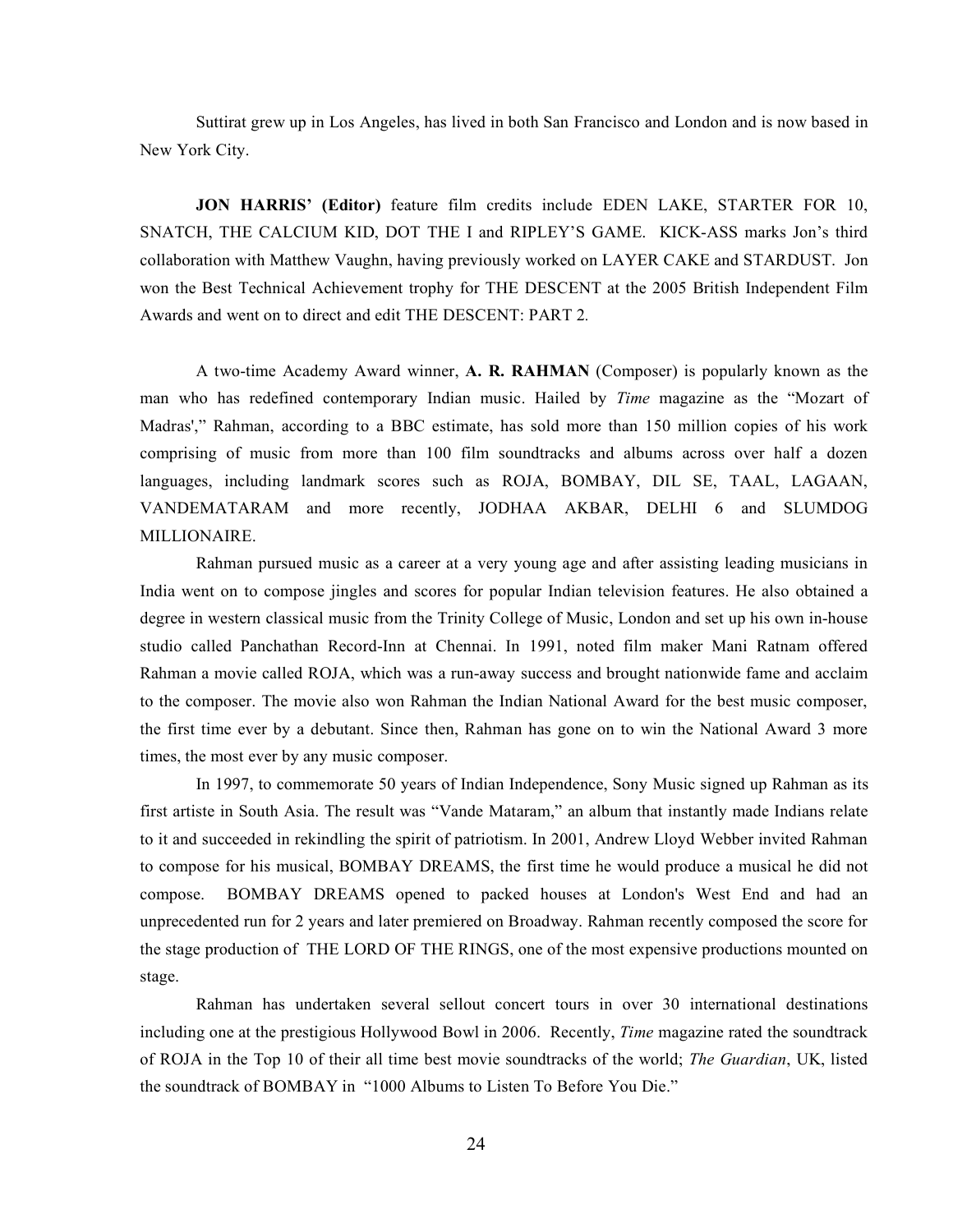Rahman's music led him to be noticed internationally with several of his tracks featuring in movies such as THE LORD OF WAR, INSIDE MAN and THE ACCIDENTAL HUSBAND. His composition, "Bombay Theme," holds the distinction of being featured in over 50 international compilations. He also scored the music for the Hollywood productions, ELIZABETH - THE GOLDEN AGE, SLUMDOG MILLIONAIRE, COUPLES RETREAT and the Chinese movie, WARRIORS OF HEAVEN & EARTH produced by Sony Pictures.

In 2008, Rahman's work gained global prominence with the extraordinary success of his score for SLUMDOG MILLIONAIRE that won 8 Academy Awards including two for Rahman, for Best Score and Best Song. Rahman won over 15 awards for his score including two Grammys, the Golden Globe and the BAFTA.

Rahman has been bestowed with the Padma Bhushan and Padma Shri, two of India's highest national civilian honours, recognizing his contribution to music, in addition to several other awards including 4 Indian National Film Awards and 25 Filmfare Awards, India's leading recognition for films. He has also been conferred with honorary doctorates from the Trinity College of Music, Aligarh Muslim University, Anna University and the Middlesex University. He was also named by *Time* as one of the 100 most influential people in the world, in 2009.

Rahman has expanded his focus to newer horizons like setting up the A R Rahman Foundation to help poor and underprivileged children. He released his first English single, 'Pray For Me Brother' in 2007, with proceeds from the sales going to the foundation. He also serves as the UN Ambassador for the 2015 Millenium Development Goals. Rahman has also announced initiatives to establish a tradition in western classical music in India and recently embarked on an ambitious venture to set up the KM Music Conservatory and the KM Music Symphony Orchestra based out of Chennai, India. He plans to provide a platform for non-mainstream music through his music label KM Musiq and will shortly launch a couple of artistes.

His recent films include ENDHIRAN, PAANI and 1-800-LOVE.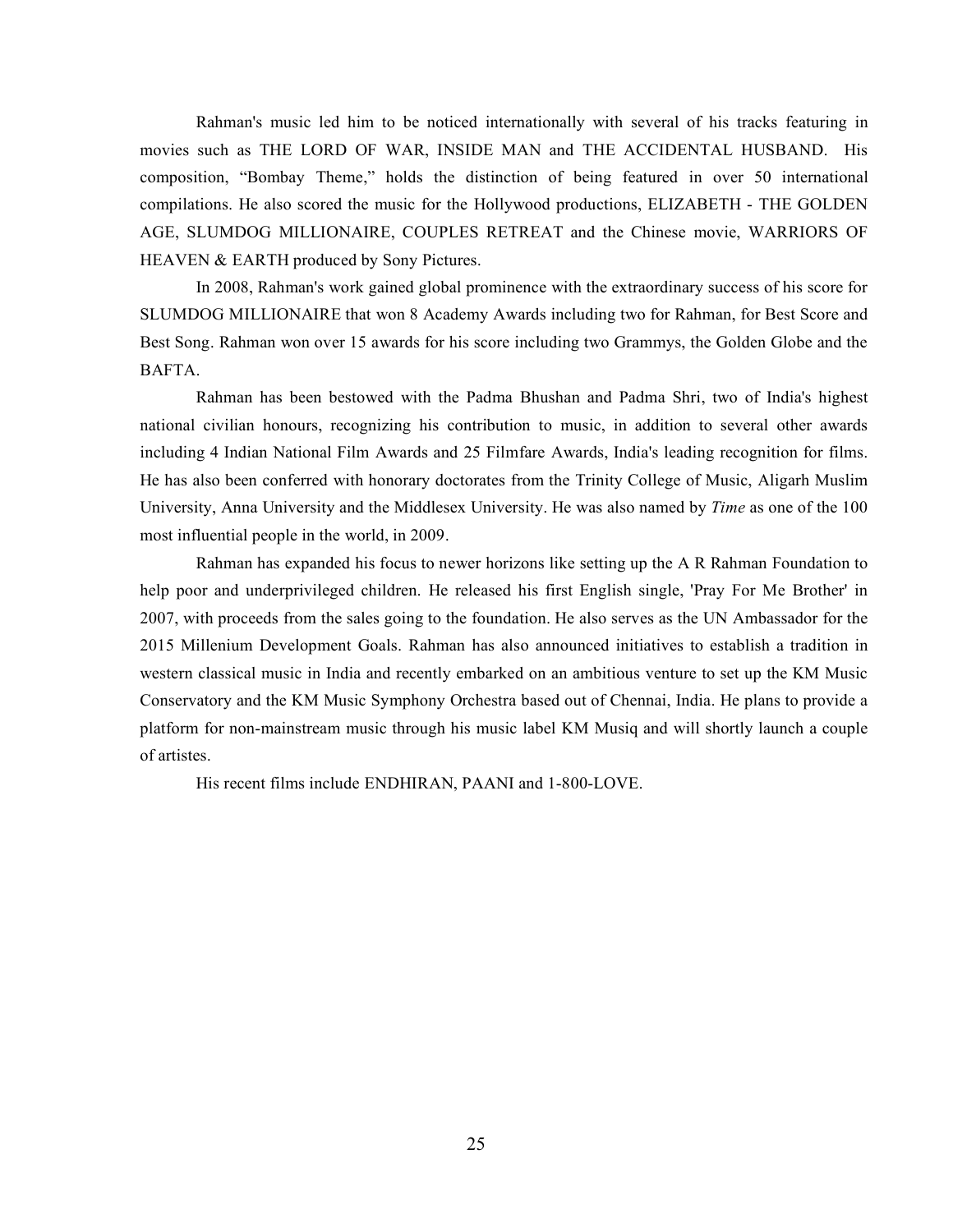Cast

| <b>Aron Ralston</b>         | <b>JAMES FRANCO</b>            |
|-----------------------------|--------------------------------|
| Kristi                      | <b>KATE MARA</b>               |
| Megan                       | <b>AMBER TAMBLYN</b>           |
| Aron's Friend               | <b>SEAN A. BOTT</b>            |
| Aron Age 5                  | <b>KOLEMAN STINGER</b>         |
| Aron's Dad                  | <b>TREAT WILLIAMS</b>          |
| <b>Brion</b>                | <b>JOHN LAWRENCE</b>           |
| Aron's Mom                  | <b>KATE BURTON</b>             |
| Sonja Age 10                | <b>BAILEE MICHELLE JOHNSON</b> |
| Aron Age 15                 | <b>PARKER HADLEY</b>           |
| Rana                        | <b>CLÉMENCE POÉSY</b>          |
| Blue John                   | FENTON G. QUINN                |
| Sonja                       | <b>LIZZY CAPLAN</b>            |
| Boy on Sofa                 | P.J. HULL                      |
| Eric Meijer                 | PIETER JAN BRUGGE              |
| Monique Meijer              | <b>REBECCA OLSON</b>           |
| Andy Meijer                 | <b>JEFFREY WOOD</b>            |
| Dan                         | <b>NORMAN LEHNERT</b>          |
| Helicopter Co-Pilot         | <b>XMAS LUTU</b>               |
| Helicopter Pilot            | <b>TERRY S. MERCER</b>         |
| Zach                        | <b>DARIN SOUTHAM</b>           |
| <b>Stunt Coordinator</b>    | PATRICK J. STATHAM             |
| Stunt Double for Mr. Franco | <b>STANTON BARRETT</b>         |
|                             |                                |

NICOLA HINDSHAW TYSON SWASEY DAVID HUGGHINS LUKE CUDNEY

Stunts by

CHAD BIDDLE ANNA MERCEDES MORRIS JEFF DANOFF RYAN HAPPY

Unit Production Managers JOHN J. KELLY

BERNARD BELLEW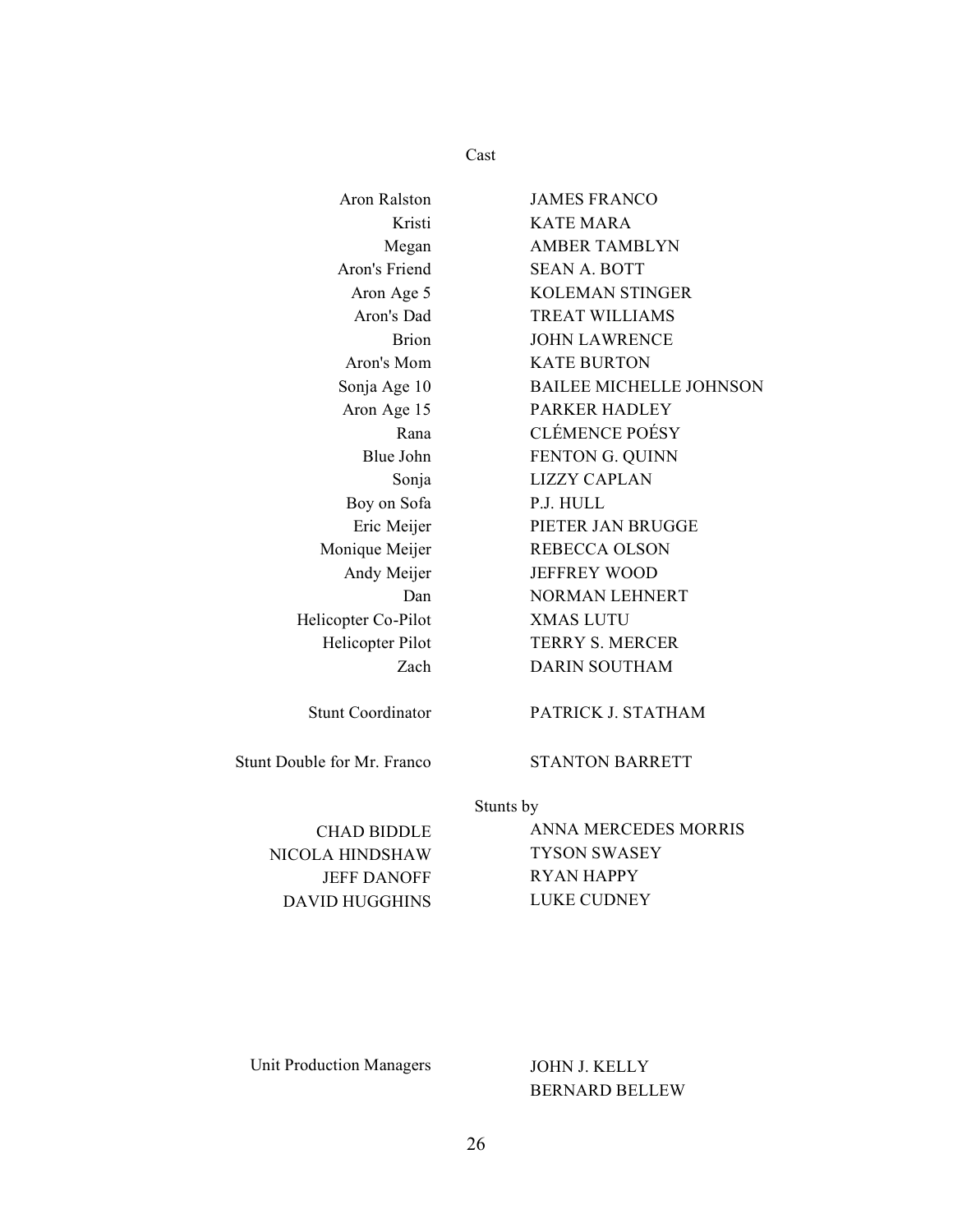First Assistant Directors DAVID A. TICOTIN

J. SCOTT SMILEY

Second Assistant Directors CODY J. HARBAUGH

HEATHER TOONE JOHNSON

Made in Association with DUNE ENTERTAINMENT

and

Produced in Association with DOWN PRODUCTIONS and BIG SCREEN PRODUCTIONS

Development Funds Provided by ARIADNE GETTY

Production Supervisor DUFF RICH Production Supervisor - Additional Unit CRIAG AYERS Production Coordinator KIPLING HICKS

C Camera Operator MIKE CALL

Second Second Assistant Director JASON ALLRED

Co-Producers TOM HELLER GARETH SMITH

Associate Producer DIARMUID McKEOWN

Art Director CHRIS DEMURI Set Decorator LES M. BOOTHE Leadman MICHAEL T. HIGGINS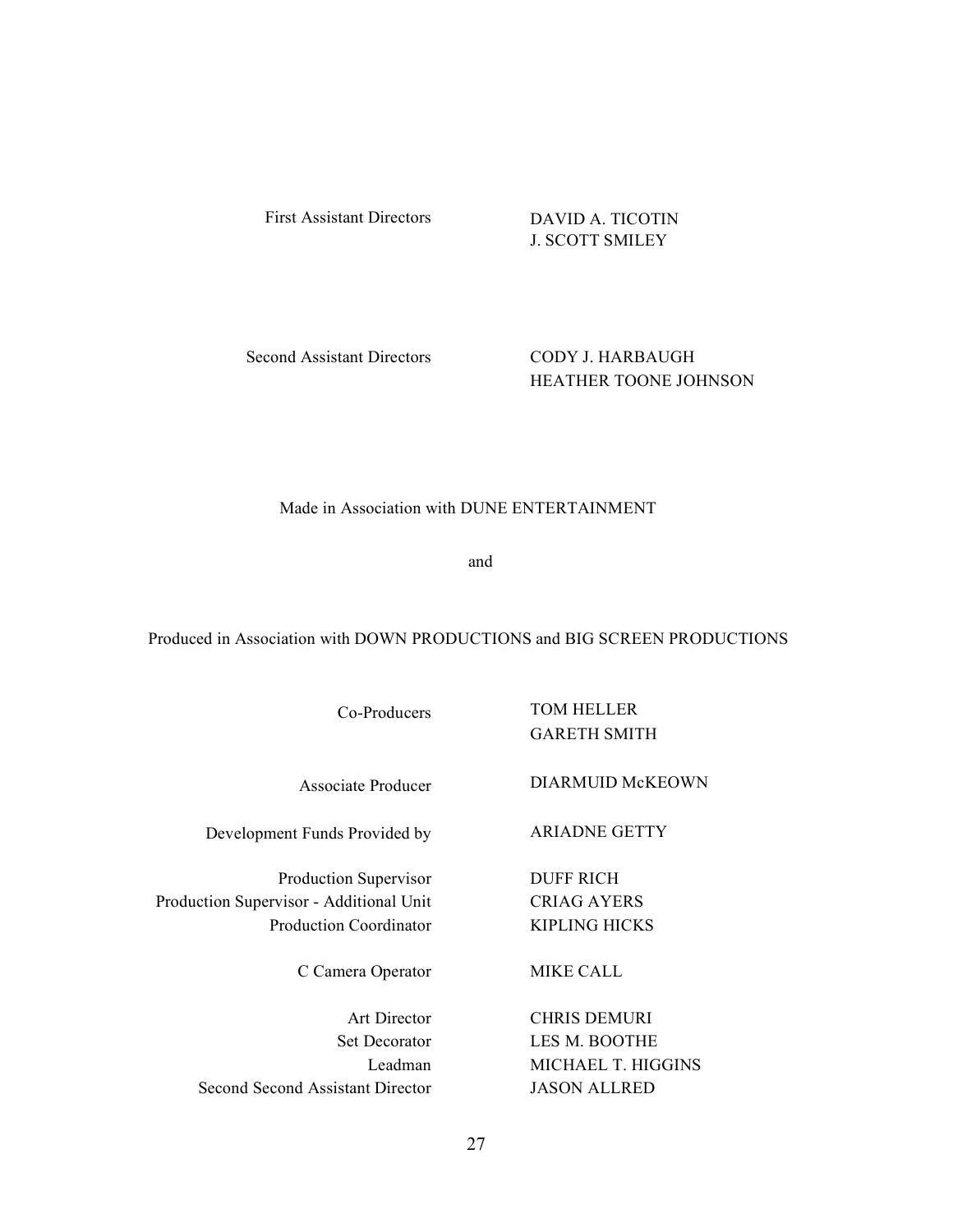| <b>First Assistant Camera</b>               | <b>JOE "ZEP" CHRISTENSEN</b><br>DOMINIC NAPOLITANO<br>NINO NEUBOECK |
|---------------------------------------------|---------------------------------------------------------------------|
| Second Assistant Camera                     | <b>DAVID WHITE</b><br><b>DAVID ERICKSEN</b><br><b>SIMON MIYA</b>    |
|                                             | <b>KURTIS BURR</b><br><b>NATHAN ARMSTRONG</b><br><b>JOEL REMKE</b>  |
|                                             | PAUL McKAY TAYLOR<br><b>TRACY NYSTROM</b>                           |
| <b>DIT</b>                                  | <b>STEFAN CIUPEK</b>                                                |
|                                             | <b>CHRIS CAVANAUGH</b>                                              |
|                                             | <b>MICHAEL MANSOURI</b>                                             |
| Aerial Director of Photography              | DAVID B. NOWELL, ASC<br><b>CARLOS CIBILS</b>                        |
| SpaceCam Tech<br>Underwater Camera Operator | PETER ZUCCARINI                                                     |
|                                             |                                                                     |
| Still Photographer                          | <b>CHUCK ZLOTNICK</b>                                               |
| Video Assist                                | YELENA BAYKOVA                                                      |
|                                             | <b>JEFF GUSTAFSON</b>                                               |
|                                             | <b>GAYLEN NEBEKER</b>                                               |
| <b>Sound Mixers</b>                         | <b>STEVEN C. LANERI</b>                                             |
|                                             | <b>DOUGLAS CAMERON</b>                                              |
| <b>Boom Operators</b>                       | <b>JOSEPH GARRARD</b>                                               |
|                                             | <b>NOEL ESPINOSA</b>                                                |
| <b>Property Master</b>                      | <b>SCOTT ARNEMAN</b>                                                |
| <b>Assistant Property Masters</b>           | <b>WRAY FEATHERSTONE</b>                                            |
|                                             | <b>MATT HARRIS</b>                                                  |
|                                             | ROSEMARY HILLYARD                                                   |
| Script Supervisors                          | <b>KRISTIN LUDWIN</b>                                               |
|                                             | <b>TRACEY MERKLE</b>                                                |
| Post Production Supervisor                  | <b>JEANETTE HALEY</b>                                               |
| <b>Post Production Coordinator</b>          | <b>MIKE MORRISON</b>                                                |
| <b>First Assistant Editor</b>               | <b>TAMSIN JEFFREY</b>                                               |
|                                             | 28                                                                  |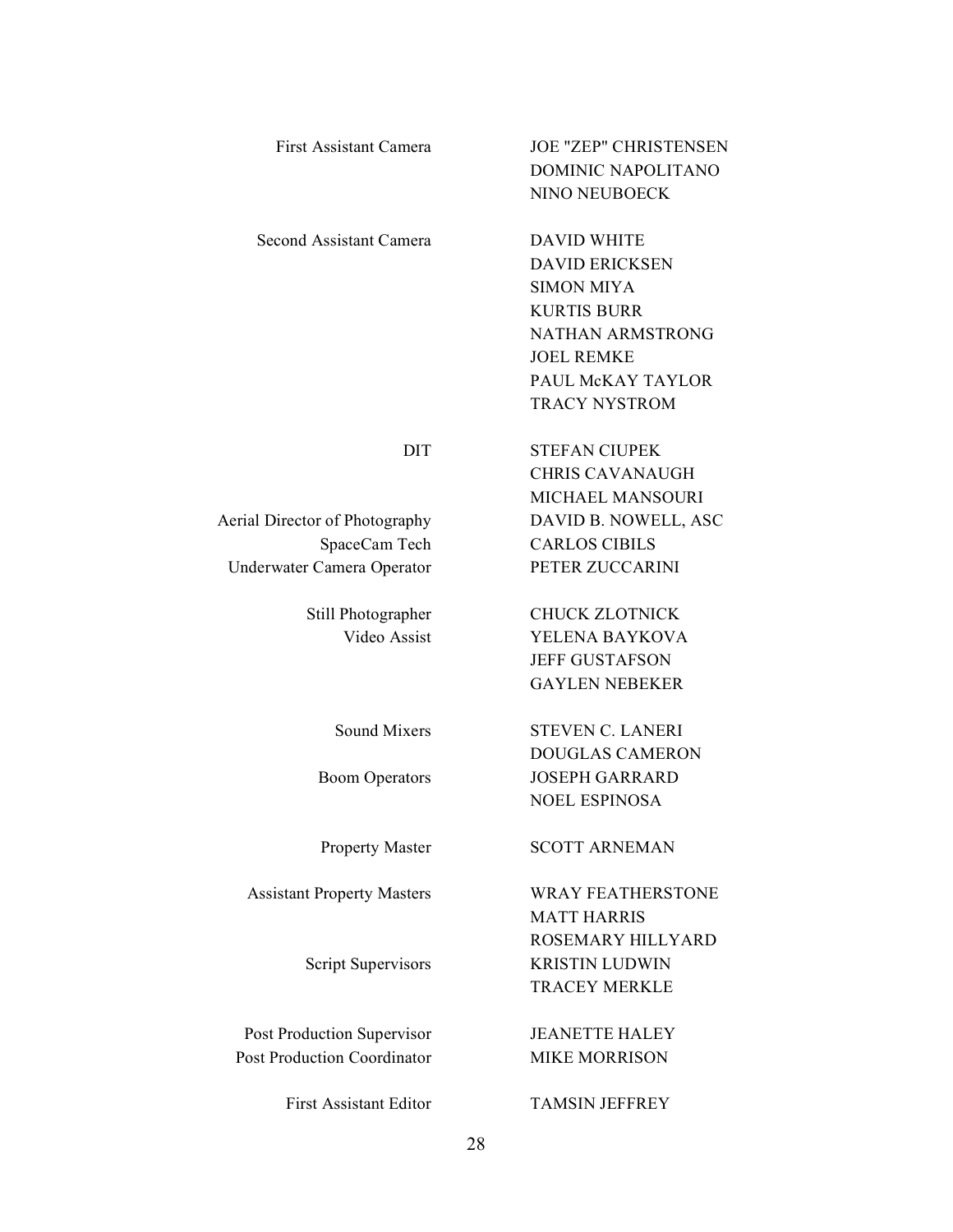Second Assistant Editor MIKE CLARK-HALL

VFX Editor JAMES WINNIFRITH

BEN BARKER

RICHARD PRYKE CAS

CHARLEEN STEEVES

Supervising Sound Editor/Sound Designer **GLENN FREEMANTLE** 

Sound Design Editors NIV ADIRI

Supervising Dialogue/ADR Editor GILLIAN DODDERS Assistant Sound Editor/Dialogue Editor EMILIE O'CONNOR Foley Editor/Artist NICOLAS BECKER Foley Editor **JON OLIVE** Assistant Foley Editor GLEN GATHARD Effects Field Recordist HUGO ADAMS

Re-Recording Mixers IAN TAPP CAS

Assistant Re-Recording Mixer ANDREW CALLER Effects Premixing Mixer NIV ADIRI Sound Mix Technician ANDY HAGON Foley Mixer **ADAM MENDEZ** ADR Mixers (Los Angeles) DAVID BETANCOURT

ADR Mixer (Salt Lake City) PALMER PATTISON ADR Mixer (Vancouver) WENDY CZAJKOWSKY ADR Mixer (London) PETER GLEAVES

Sound Design & Post Production by SOUND 24 Re-Recorded at PINEWOOD STUDIOS Foley Recorded at **ANVIL STUDIOS TECHNICOLOR** Sound Effects Premixing at SOUND 24

Gaffers THOMAS NEIVELT JUSTIN ANDREWS

Best Boys Electric DAVID STODDARD ROGER STODDARD ADAM SMITH

> Electricians JOHN RAYMER DOUGLAS ARNOLD JUDD HILLMAN

> > 29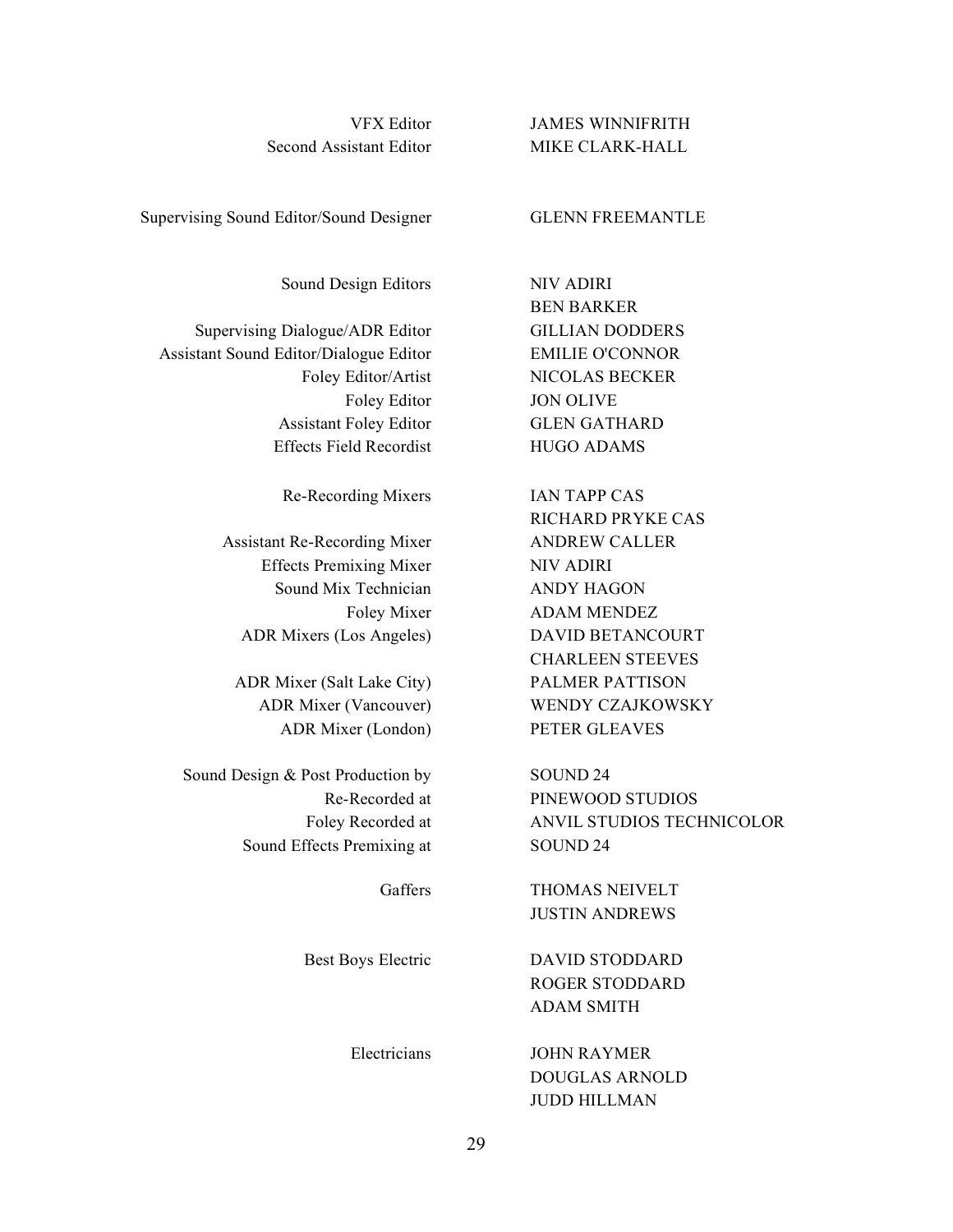## JOSH LEE JASON WINGET

ANDY TUREK GLADE QUINN

Key Grips ALAN STODDARD

Best Boys Grip JASON WALSER

Company Grips CAMERON THORBURN ANDREW HICKS BRANDON ELLSWORTH TRACY KEELE CRAIG SULLIVAN THOMAS COONEY ALEX BOYNTON MATT BROTEN LINUS PLATT

DANIEL COURTRIGHT

Assistant Costume Designer EMMA POTTER Costume Supervisor JACQUELINE NEWELL Set Costumer MICHELLE BOUCHER

Co-Department Head Make-Up Artists GINA HOMAN

STEPHANIE SCOTT

Make-Up Effects Designed and Created by TONY GARDNER and ALTERIAN, INC.

| KEN BANKS    | NIK CARREY           | <b>GINGER CREVANTES</b> | GLEN HANZ             |
|--------------|----------------------|-------------------------|-----------------------|
| ERIC HARRIS  | TIM HUIZING          | BILL JACOB              | <b>STEPHEN PROUTY</b> |
| AARON ROMERO | <b>LIACKE SANTRY</b> | PETER SCHEVAKO          | LILO TAUVAO           |

**Contact Lens Technician SEAN KENNEY** Department Head Hair **JENNA KILGROW** 

Special Effects On Set Coordinator WILLIAM ALDRIDGE Special Effects Technicians MATT HALL

Assistant Hair LORA LAING Location Managers DENNIS LIGHT LARRY CAMPBELL JASON HATFIELD Location Assistant SHARELL ARLENE CAMPBELL

RYAN D. ROUNDY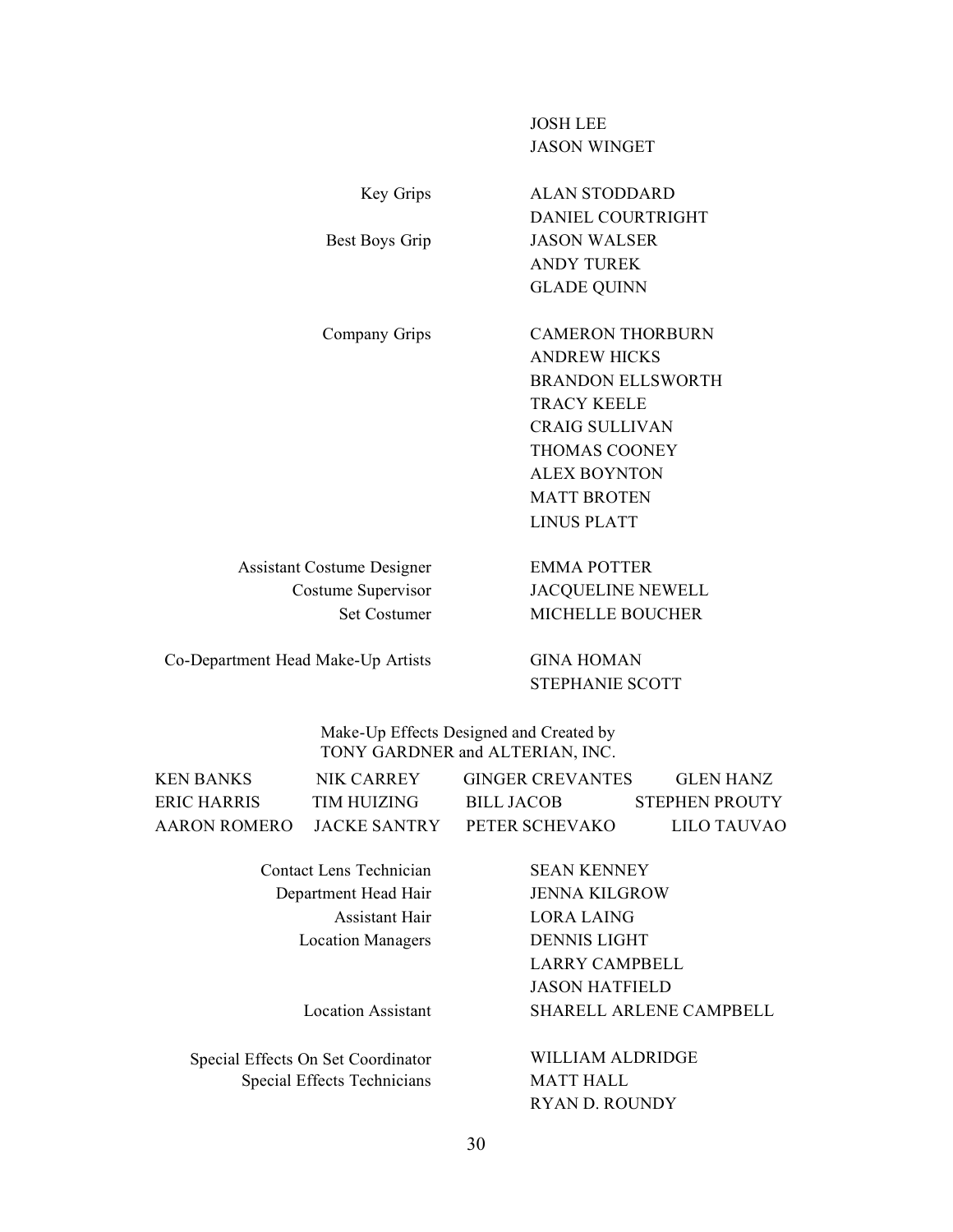Construction Coordinator BRENT ASTROPE Construction Foreman LAYNE ROBINSON

BEN JOSEPHSEN JAMES ROTHROCK MIKE ROUNDY

On-Set Carpenter STEPHEN ISON Carpenters BRIAN BARBER RUSSELL EVANS SAM DEMKE ERIC PEARCE DUSTIN LAWRENCE SCOTT MAHANEY CORY CLAWSON DILLON ELLEFSON

Painter ERIC OLIPHANT On-Set Painter LUCAS JONES Sculptor BJ HARRISON Lead Scenic TYLER ASTROPE Assistant Scenic J. CHAD DAVIS

Executive Assistant to Christian Colson & Danny Boyle GAIA ELKINGTON

Assistant to Danny Boyle & Christian Colson HEATHER HENDERSON

First Assistant Accountant KRYSTAL MATHIESEN Second Assistant Accountant VICTOR A. HADDOX Post Production Accountant TARN HARPER

Production Assistants ERICH CANNON

Production Accountant JACK W. HADDOX Payroll Accountant JULIE BERNARDS Accounting Clerk REBECCA RYAN

Production Secretaries JENNIFER CHAPMAN MEG HALSEY CAITLIN BOYLE SAM DEMKE JAKE FILLMORE IGNACIO GARCIA KRYSTLE GRANDY STEVE JONES BOBBY MANSOURI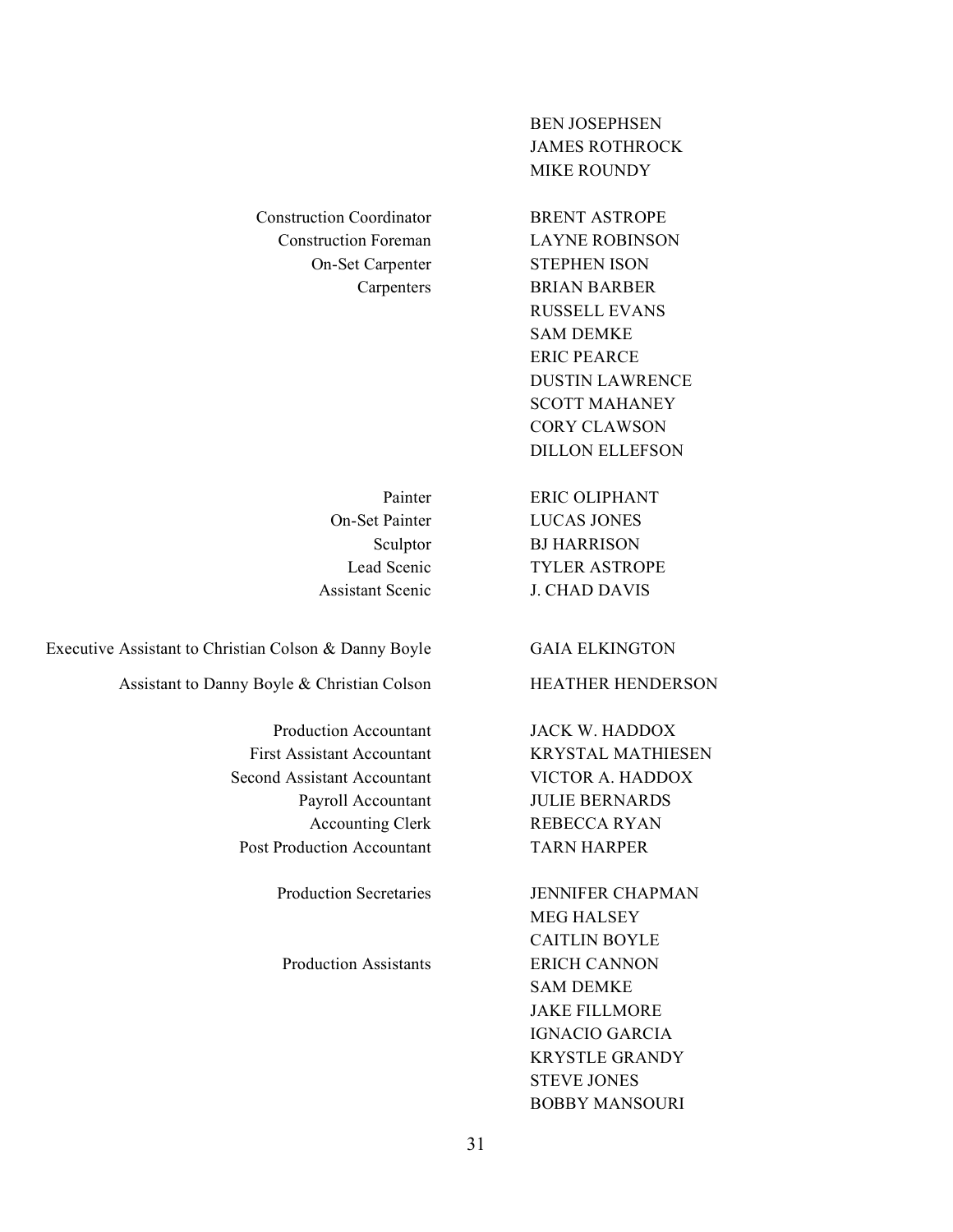|                                  | MICKELLE WEBER            |
|----------------------------------|---------------------------|
| <b>Set Production Assistants</b> | <b>RYAN PEDERSON</b>      |
|                                  | <b>HEATHER GAITHER</b>    |
|                                  | PETER SILBERSTEIN         |
|                                  | RACHEL MOCERI             |
|                                  | CHRISTINA ALEXANDRA VOROS |
|                                  |                           |
| <b>Utah Casting</b>              | <b>BAD GIRLS CASTING</b>  |
|                                  | <b>TORI SILVER-BUSH</b>   |
|                                  | <b>REI ATTRIDGE</b>       |
| <b>Extras Casting</b>            | <b>GAYLE MINKEVITCH</b>   |
|                                  | <b>KATIE JENSEN</b>       |
| Studio Teachers                  | <b>JUDIE HARRIS</b>       |
|                                  | LINDA DEVILLIERS          |
| Unit Publicist                   | RUSSELL NELSON            |
|                                  |                           |

Transportation Coordinator BRITANI ALEXANDER Transportation Captains BRETT MILLER

LAMOND REYNOLDS

Main & End Titles Design by MATT CURTIS, AP

ADAM JOHNSON

Visual Effects by UNION VISUAL EFFECTS LTD.

Visual Effects Supervisor ADAM GASCOYNE Visual Effects Producer TIM CAPLAN

Visual Effects Artists

VICTOR PEREZ AYMERIC PERCEVAL MERVYN NEW KIM RANZANI KAVEH MONTAZER VALERIO OSS JIM BOWERS TOM TRUSCOTT SALLY GOLDBERG MIKE POPE CAROLINE PIRES JESÚS GARRIDO GUISADO Match Move Artist AMY CUTHBERTSON Production Assistant NOGA ALON STEIN

| Digital Film Mastering by                      | <b>TECHNICOLOR</b>        |
|------------------------------------------------|---------------------------|
| Digital Intermediate Supervisor                | <b>TODD KLEPARSKI</b>     |
| Colorist                                       | <b>JEAN-CLEMENT SORET</b> |
| Senior Online Film Editors                     | <b>RICHARD ETCHELLS</b>   |
|                                                | <b>DOM THOMSON</b>        |
| Online Film Editor                             | <b>JAMES CUNDHILL</b>     |
| Digital Lab and Screening Services provided by | <b>COLOR MILL</b>         |
| Digital Workflow Engineer                      | <b>RUSSELL LARSON</b>     |
| Digital Lab Supervisor                         | <b>DAVID CUMMINS</b>      |
| On Set Data Managers                           | <b>JOHN BIGLER</b>        |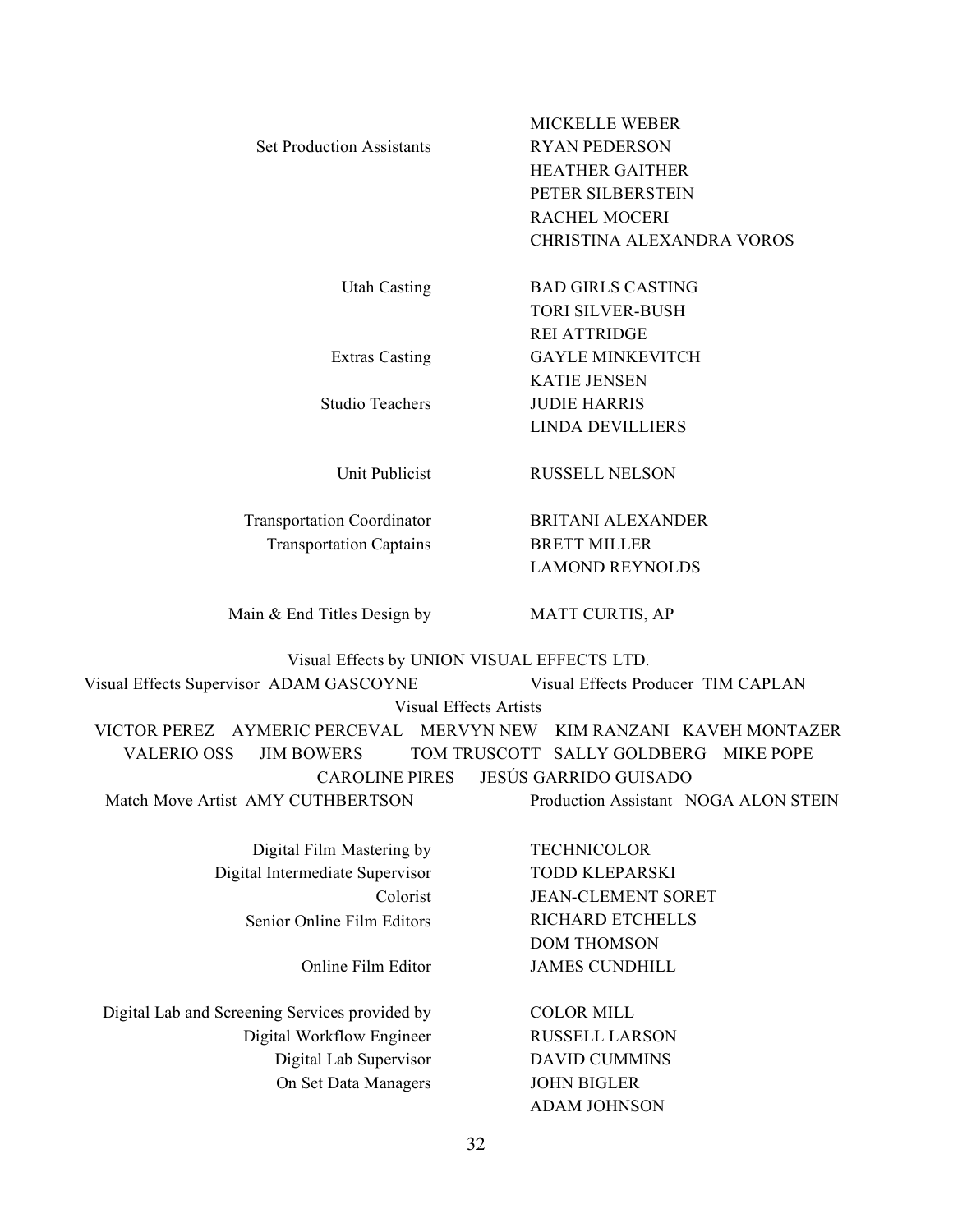Digital Lab Technicians LEE OLLERTON

Assistant Craft Service ALICE SMITH

Aerial Photography Pilot CLIFF FLEMING

Archive Research/Clearances KATE PENLINGTON

Art Department Coordinator HOLLIE HOWTON Assistant to Production/Costume Designer ELISABETH VASTOLA

Caterer THE PIG BOYS Chef PAUL RUEGNER Assistant Chefs MARIO FLORES GIN CHAO CEASAR SANCHEZ Craft Service JENNIFER "IFFER" MITCHELL DARCIE STILSON

Set Security CERTIFIED SECURITY

Script Clearance ACT ONE SCRIPT CLEARANCE, INC. Clearances Provided by CLEARED BY ASHLEY, INC. SEAN KAVANAUGH FREDDIE NOTTIDGE MATT FIDLER

> Safety SION DETTRA CRAIG CANFIELD JEFF MANION BRETT SUTTEER

Piano Teacher MARK ROBINETTE Animal Wrangler FENTON G. QUINN

Draftsman LINDEN SNYDER Storyboard Artist JANET KUSNICK Buyer CYNDY NEIBAUR On Set Dressers JONAS SAPPINGTON LU PRICKETT Set Dresser GABE JESSOP SCOTT HINCKLEY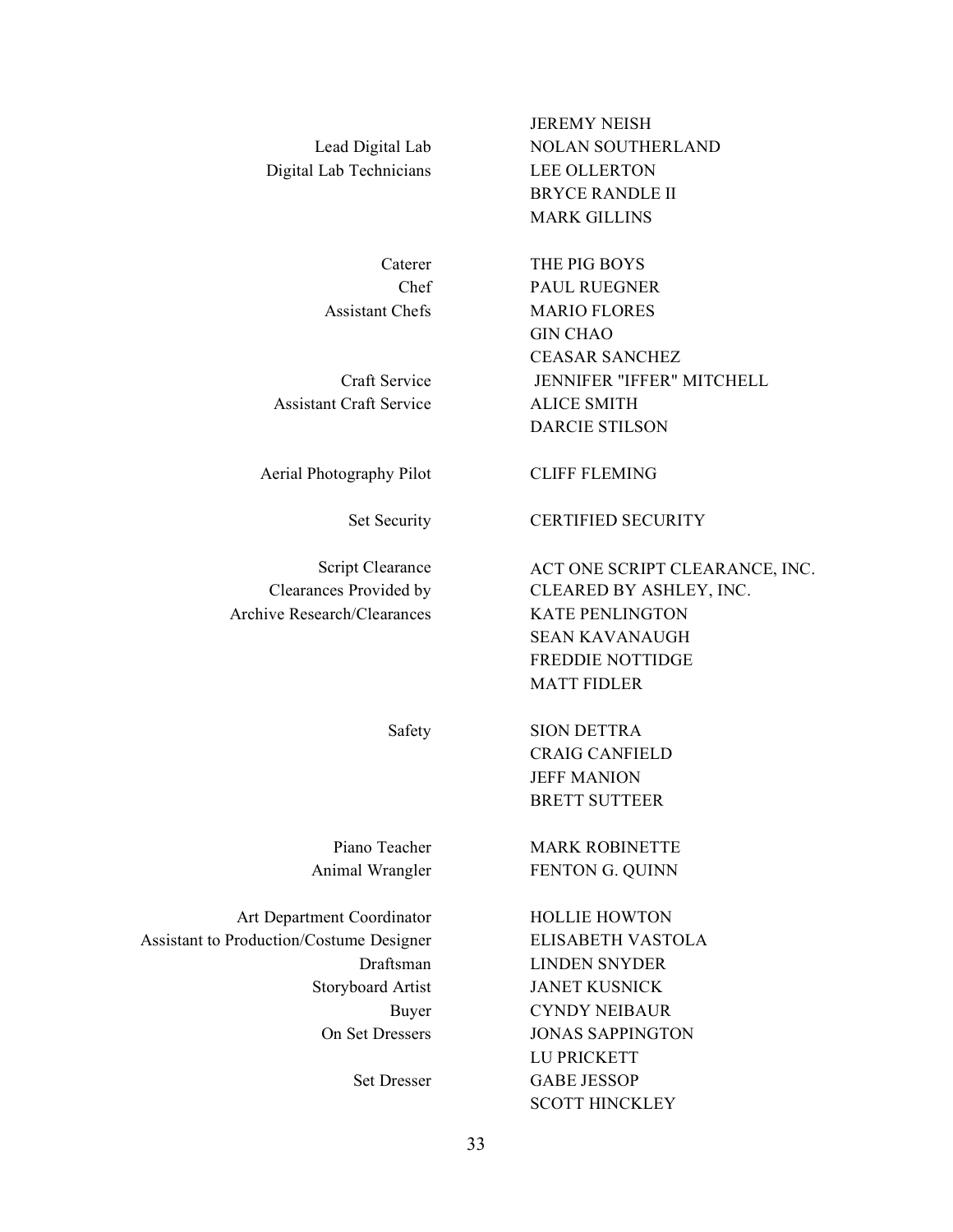Greens Assistant ERIC STRAIN

Music Consultant IAN NEIL Orchestrator and Orchestral Conductor MATT DUNKLEY Orchestral Assistant LUCY WHALLEY Original Score Mixer ANDY RICHARDS Assistant Score Mix Engineer MARK LEWIS Sound Engineering & Additional Programming VIVIANE CHAIX

Choir Sound Engineers ADITYA MODI

UK Legal Services WIGGIN

Completion Guarantor FILM FINANCES

Camera Equipment ARRI MEDIA

Greensman SCOTT RULEY

Music Editor **JOHN WARHURST** Orchestra Leader PERRY MONTAGUE-MASON Orchestra Contractor ISOBEL GRIFFITHS Recording Studios KM MUSIQ STUDIOS, LONDON AIR STUDIOS, LONDON MILOKO STUDIOS, LONDON HEAR NO EVIL RECORDING STUDIO, LONDON PANCHATHAN RECORD INN, CHENNAI NIRVANA STUDIOS, MUMBAI

Choir THE GLEEHIVE CHILDREN'S CHOIR, MUMBAI Choir Recorded at OCTAVIUS STUDIO, MUMBAI Choir Arranged by CLINTON CEREJO Choir Supervised by DOMINIQUE CEREJO Choir Editing PREMIER DIGITAL MASTERING STUDIOS, MUMBA NITISH KUMAR

Music and Score Assistant ANNE-MARIE O'SULLIVAN Music Coordinators SAMIDURAI AND T M FAIZUDDIN

Featured Musicians **RANJITH BAROT - DRUMS** SANJAY DIVECHA, JOEL SHEARER - GUITARS KARL PETERS - BASS PETE LOCKETT - PERCUSSION Vocalist HARSHDEEP KAUR

US Legal Services IRWIN M. RAPPAPORT, P.C.

Insurance Services TOTALLY ENTERTAINMENT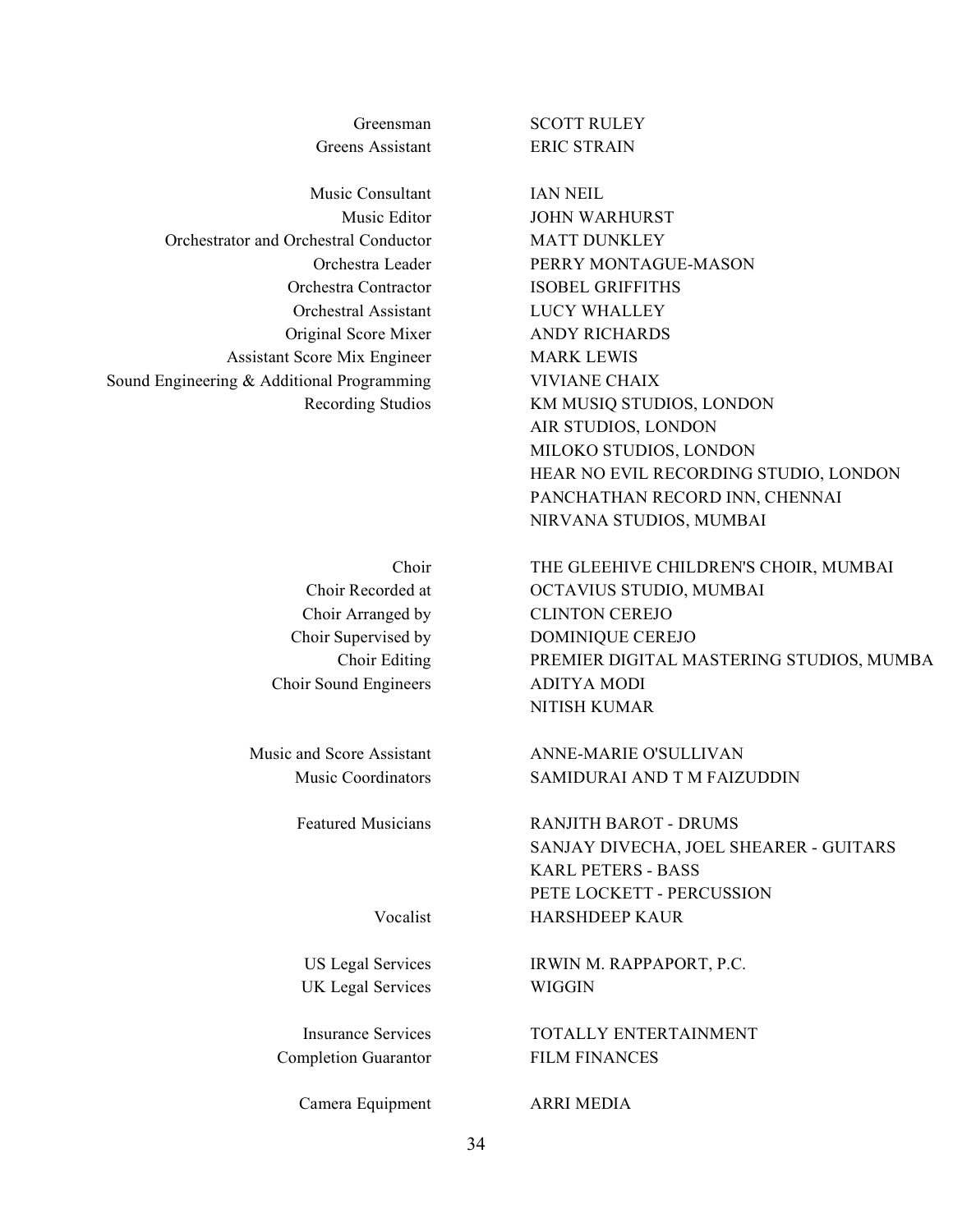Film Stock KODAK

Laboratory Services FOTOKEM, USA

LARRY MICHALSKI TECHNICOLOR, UK KEITH BRYANT Editing Equipment EPS **HIREWORKS** Post Production Script FATTS

> For Pathé

Technical LEE BYE

Business Affairs PIERRE DU PLESSIS Finance JAMES CLARKE Distribution JOHN FLETCHER

Never Hear Surf Music Again (John Pugh) Published by Rong Music (ASCAP) Performed by Free Blood Courtesy of Rong Music

Scooby Doo, Where Are You (Ben Raleigh/David Mook) Published by Mook Bros. West administered by Warner-Tamerlane Publishing Corp./ Wise Brothers Music LLC (ASCAP) Produced by Matt Fletcher

> Nocturne no.2 in E-flat (Frédéric Chopin)

Sleeping Monkey (Trey Anastasio/Tom Marshall) Published by Who Is She? Music Inc. (BMI)

Lovely Day (Bill Withers/Skip Scarborough) Published by Unichappell Music Inc (BMI) Golden Withers Music (ASCAP) Performed by Bill Withers Courtesy of Sony Music Entertainment Inc

Ça Plane Pour Moi (Francis Jean Deprijck/ Yves Maurice Lacomblez) Published by Universal Music Publishing MGB Ltd. (SABAM/SACEM) Performed by Plastic Bertrand (P) 1977 AMC Records SA-NV Courtesy of AMC Records SA-NV, by arrangement with Th Licensing Partnership UK Ltd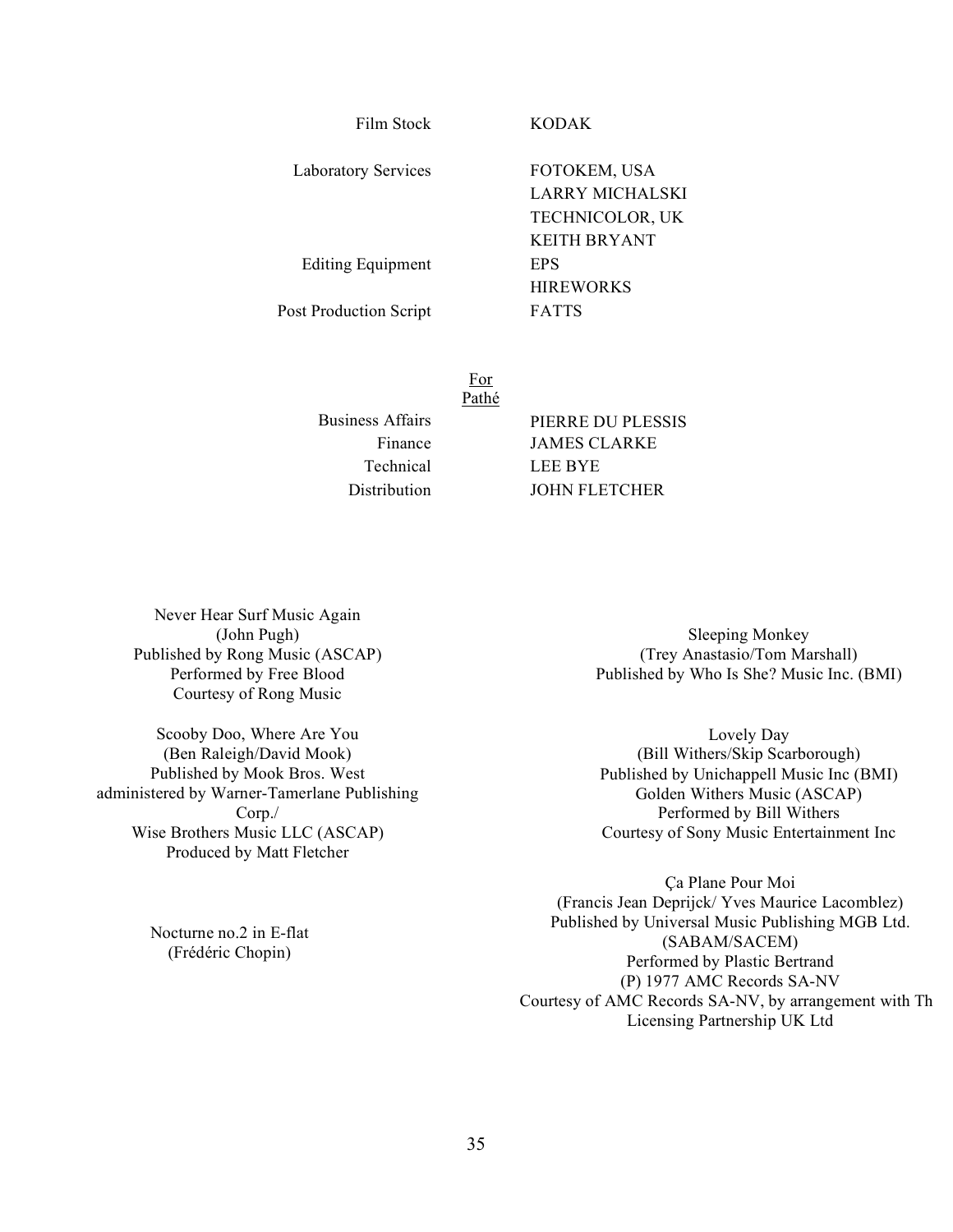If I Rise Music by A.R. Rahman Lyrics by Dido Armstrong and Rollo Armstrong Published by Fox Film Music Corp. (BMI), K M Musiq Admin by Universal Music Publishing (BMI), Warner/Chappell Music Limited (PRS) Performed by Dido & A.R. Rahman A.R. Rahman performs courtesy of K M MUSIQ Dido performs courtesy of Sony Music Entertainment

If You Love Me (Really Love Me) Original French Lyrics by Edith Piaf Adaptation by Geoffrey Parsons Music by Marguerite Monnot Published by © Editions Raoul Breton (SACEM) Performed By Esther Phillips Courtesy of Rhino US/Warner Music UK

Heart and Soul (Frank Loesser / Hoagy Carmichael) Published by Sony/ATV Harmony (ASCAP)

Festival (Jon Thor Birgisson/Orri Pall Dyrason/ Georg Holm/Kjartan Sveinsson) Published by Universal Music Publishing Ltd. (PRS) Performed by Sigur Rós Courtesy of EMI Records Ltd.

Shot on Location in Utah

Special Thanks to Utah State Legislature Utah Governor's Office of Economic Development

> BBC Motion Gallery Corbis Motion Framepool Getty Images MyFootage.com Thought Equity Motion Historic Films Miles Levy The Coca-Cola Company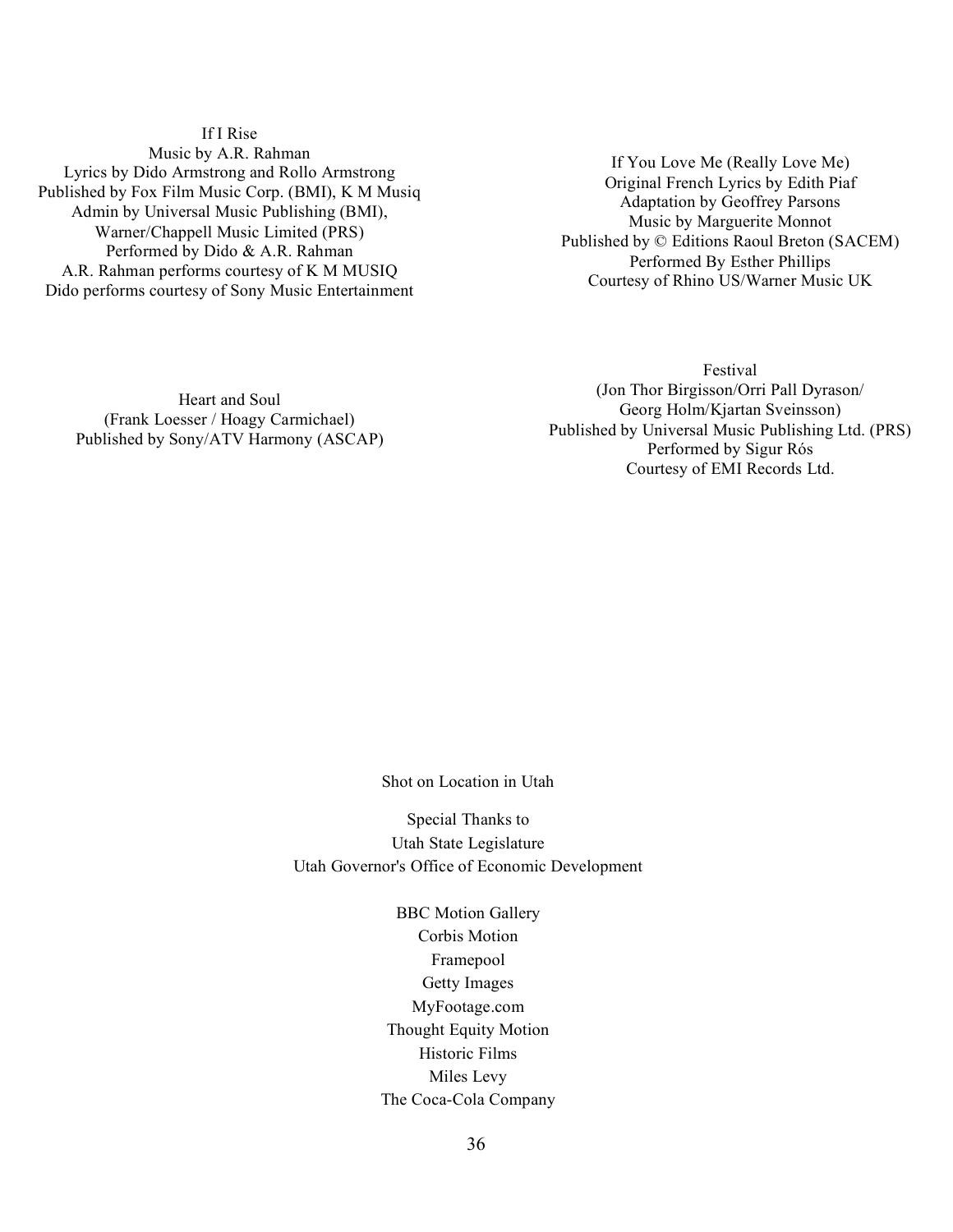Perrier and Nestlé Waters, Ogilvy & Mather Paris

## Sunkist Soda Commercial clips courtesy of Dr Pepper/Seven Up, Inc. © 2010. SUNKIST is a registered trademark of Sunkist Growers, Inc. Scooby-Doo Licensed By: Hanna-Barbera

With thanks to and fond memories of Dave Stoddard 1948-2010 from all his friends and colleagues

KODAK Motion Picture Products Logo

DOLBY Logo

DTS Logo

SDDS Logo

American Humane monitored some of the animal action. No animals were harmed<sup>®</sup> in those scenes. (AHAD 02068)

**Approved No. 46305** IATSE LOGO